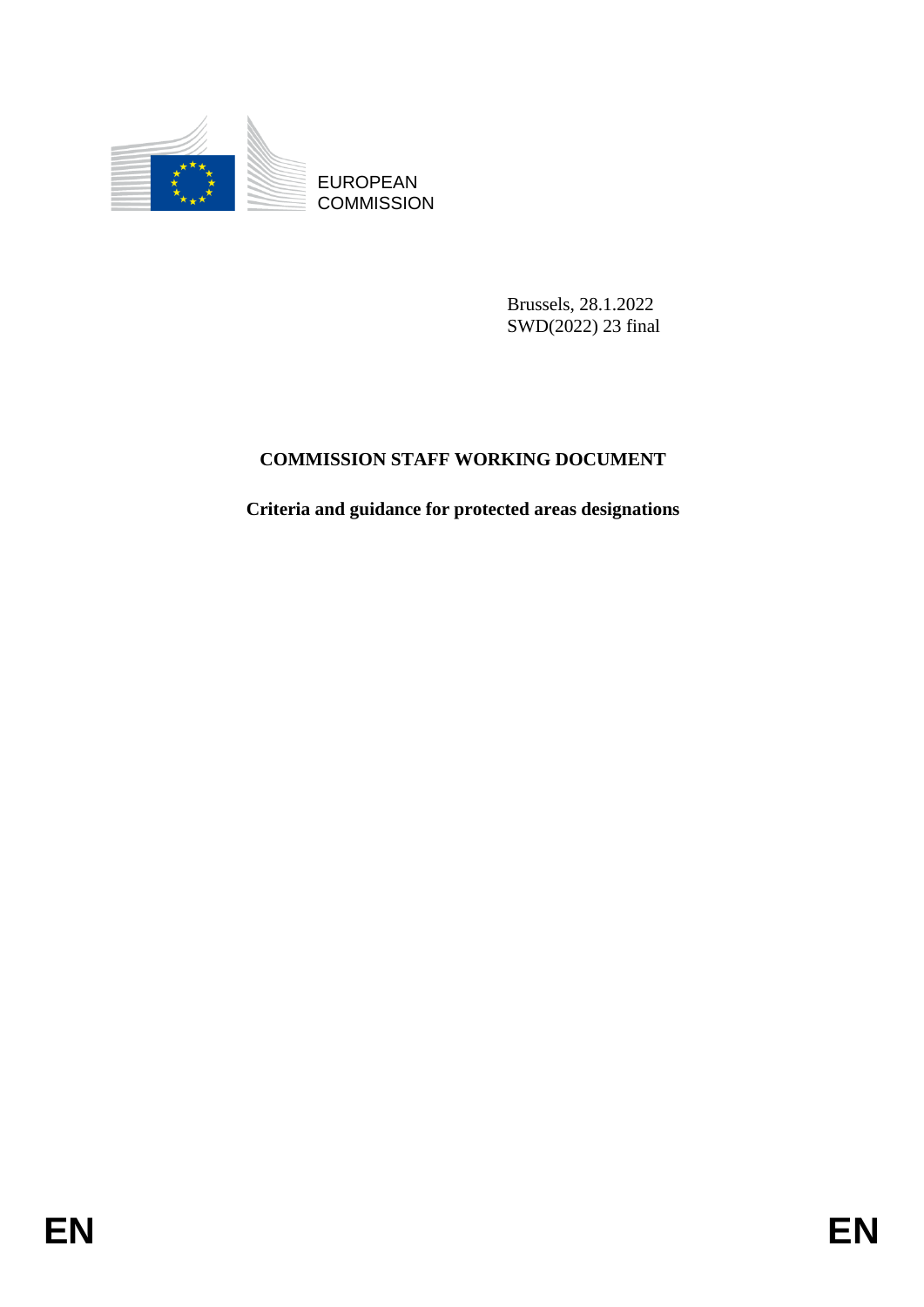#### **COMMISSION STAFF WORKING DOCUMENT**

#### **Criteria and guidance for protected areas designations**

#### **1. THE BIODIVERSITY STRATEGY'S MANDATE FOR WORK ON PROTECTED AREAS**

Following the European Green Deal<sup>1</sup>, the European Commission adopted, on 20 May 2020, a Communication on an "EU Biodiversity Strategy for 2030 – Bringing nature back into our lives"<sup>2</sup> (subsequently referred to as the strategy).

Section 2.1 of the strategy concerns a coherent network of protected areas. It recognises that protected areas are important for the conservation of biodiversity and that the existing network of protected areas is not sufficiently large to safeguard biodiversity. There is evidence that the Aichi biodiversity targets, of 17% of land and inland waters and 10% of sea covered by protected areas, are insufficient<sup>3</sup>.

The strategy therefore sets the objective of establishing a truly coherent Trans-European Nature Network, to **legally protect at least 30% of the land, including inland waters, and 30% of the sea in the EU, of which at least one third (10% of land and 10% of sea) to be under strict protection. These targets have been welcomed by the EU Council of Ministers in its October 2020 conclusions**<sup>4</sup> **.**

These EU targets are coherent with the global targets proposed to the 15<sup>th</sup> Conference of the Parties (COP15) of the UN Convention on Biological Diversity and with the objectives of the Bern Convention<sup>5</sup>. As described in the strategy, currently 18% of land and 8% of sea in the EU are integrated in Natura 2000, with an additional 8% of land and 3% of sea covered by national protection schemes. Only 3% of land and 1% of sea are strictly protected<sup>6</sup>. It is important to note that there is a large variation among Member States for the terrestrial coverage of Natura 2000, ranging from 8% in Denmark to 38%

Maxwell et al (2020), "Area-based conservation in the twenty-first century", in Nature 586, <https://www.nature.com/articles/s41586-020-2773-z>

Visconti et al (2019), "Protected area targets post-2020" In Science vol 364, <https://science.sciencemag.org/content/364/6437/239>

 $\overline{a}$ <sup>1</sup> COM/2019/640 final, [https://eur-lex.europa.eu/legal](https://eur-lex.europa.eu/legal-content/EN/TXT/?qid=1576150542719&uri=COM%3A2019%3A640%3AFIN)[content/EN/TXT/?qid=1576150542719&uri=COM%3A2019%3A640%3AFIN](https://eur-lex.europa.eu/legal-content/EN/TXT/?qid=1576150542719&uri=COM%3A2019%3A640%3AFIN)

<sup>&</sup>lt;sup>2</sup> COM/2020/380 final, [https://eur-lex.europa.eu/legal](https://eur-lex.europa.eu/legal-content/EN/TXT/?qid=1590574123338&uri=CELEX%3A52020DC0380)[content/EN/TXT/?qid=1590574123338&uri=CELEX%3A52020DC0380](https://eur-lex.europa.eu/legal-content/EN/TXT/?qid=1590574123338&uri=CELEX%3A52020DC0380)

<sup>&</sup>lt;sup>3</sup> See, for instance:

Dinerstein et al (2019), "A Global Deal For Nature: Guiding principles, milestones, and targets" in Science Advances, vol.5 no.4,<https://www.science.org/doi/10.1126/sciadv.aaw2869>

<sup>4</sup> <https://data.consilium.europa.eu/doc/document/ST-12210-2020-INIT/en/pdf>

<sup>5</sup> Council of Europe's Convention on the Conservation of European Wildlife and Natural Habitats, [https://www.coe.int/en/web/conventions/cets-number-/-abridged-title-known?module=treaty](https://www.coe.int/en/web/conventions/cets-number-/-abridged-title-known?module=treaty-detail&treatynum=104)[detail&treatynum=104](https://www.coe.int/en/web/conventions/cets-number-/-abridged-title-known?module=treaty-detail&treatynum=104)

 $6$  Estimates calculated on the basis of the IUCN Protected Area Management Categories 1 and 2 – <https://www.eea.europa.eu/ims/nationally-designated-terrestrial-protected-areas>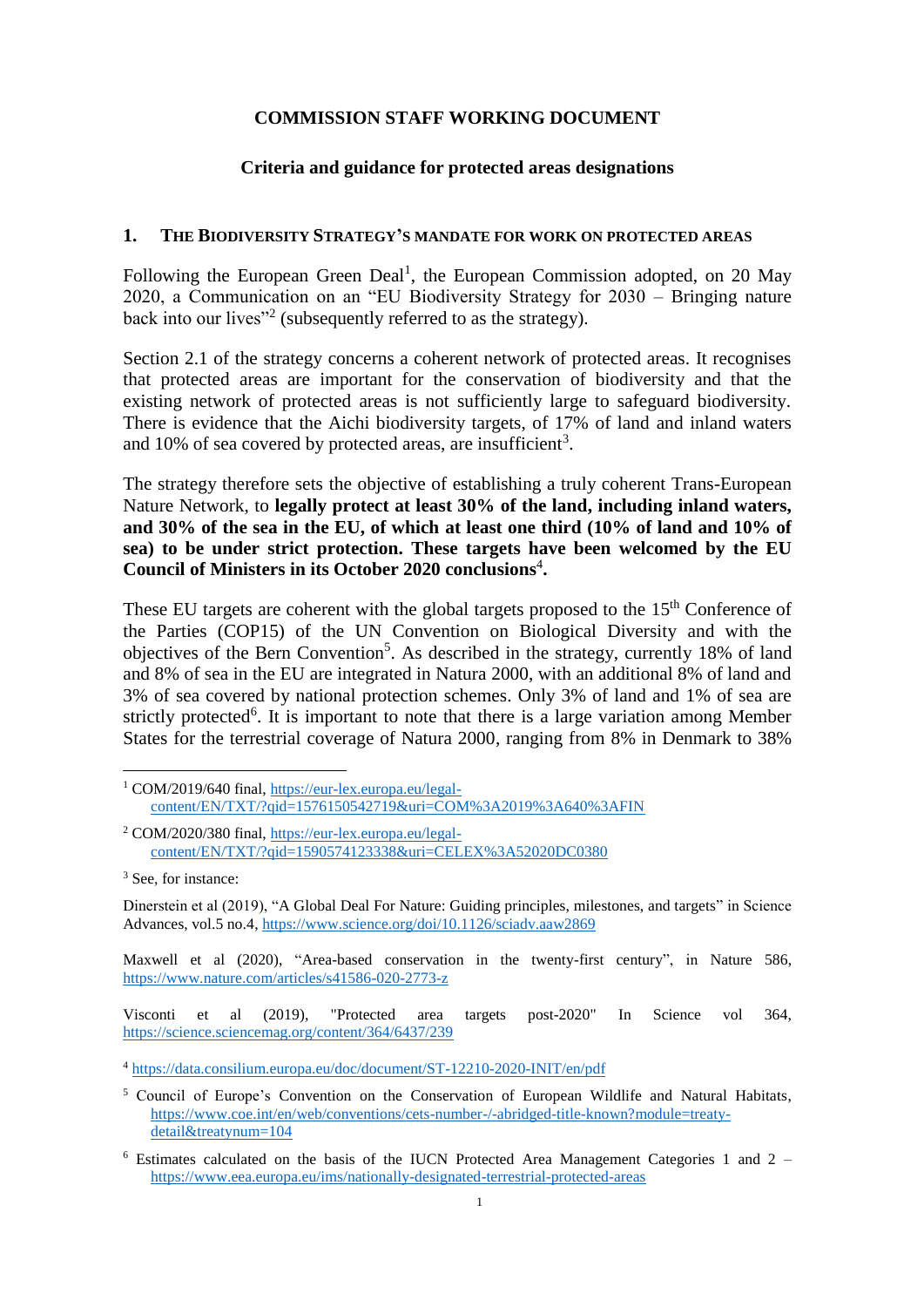in Slovenia. The situation is similar for the marine coverage of Natura 2000 and the coverage of different ecosystems also varies significantly. More detailed information on the current situation and links to information on the national level are available in the website of the European Environment Agency (EEA), at <https://biodiversity.europa.eu/protected-areas> and [https://biodiversity.europa.eu/countries.](https://biodiversity.europa.eu/countries)

All references to the EU seas in this document are to be interpreted as meaning sea areas under national jurisdiction of the Member States. References to national protection schemes are to be interpreted as including also sub-national schemes.

The strategy identifies the need for new protected areas to concentrate on areas of very high biodiversity value or potential, stating that these areas are the most vulnerable to climate change and should be subject to strict protection. Specifically, it identifies all remaining primary and old-growth forests as ecosystems that need strict protection aiming to ensure their conservation. The strategy also highlights that significant areas of other carbon-rich ecosystems, such as peatlands, grasslands, wetlands, mangroves and seagrass meadows should be strictly protected. The strategy also highlights the importance of nature and nature-based solutions, including the protection of wetlands, peatlands and costal ecosystems, for increasing net removals and climate adaptation.

**The strategy states that the designation of additional protected and strictly protected areas, either to complete the Natura 2000 network or under national protection schemes**, including the spatial protection measures to comply with the Water and Marine Strategy Framework Directives, **will be a responsibility of the Member States**.

**The strategy also highlights that all protected areas should have clearly defined conservation objectives and measures**. This applies to the new areas to be designated but also to all existing areas, including Natura 2000 sites and those under a national protection regime.

According to the strategy, the Commission, together with the Member States and the European Environment Agency, would put forward criteria and guidance for identifying and designating additional protected areas, including a definition of strict protection, as well as for appropriate management planning. This is the basis for this Commission Staff Working Document. The Commission would aim to agree these criteria and guidance with the Member States by the end of 2021.

The strategy states that the guidance to be put forward by the Commission would, among other things, indicate how other effective area-based conservation measures  $(OECMs)^7$ and greening of cities could contribute to the above-mentioned targets. It would also make the necessary links with the restoration targets in the strategy. Additionally, the EU's Bioeconomy Strategy highlights the importance of strengthening the resilience of land and sea ecosystems, ensuring their contribution to climate mitigation, and enhancing their biodiversity.

The protected areas targets relate to the whole EU and could be broken down according to biogeographical regions and marine regions, or at a more local level. Indeed this

<sup>7</sup> See the definition of OECMs in section 3.3.2 below.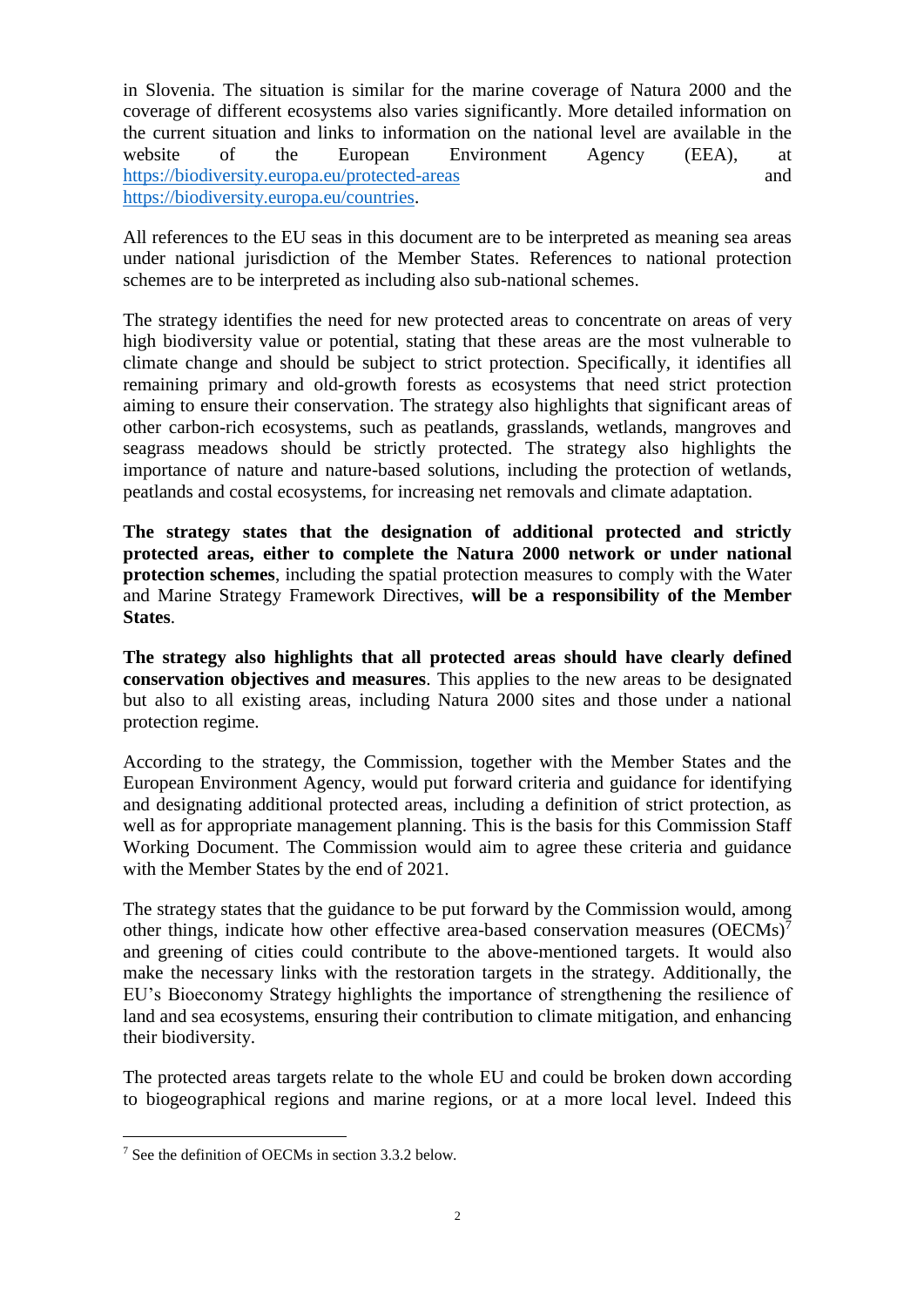Commission Staff Working Document proposes that they should be achieved in each EU biogeographical region and sea basin. The strategy also states that particular focus would be placed on tropical and sub-tropical marine and terrestrial ecosystems in the EU's outermost regions.

The strategy highlights the importance of setting up ecological corridors in order to have a truly coherent and resilient Trans-European Nature Network, and of promoting and supporting investments in green and blue infrastructure, as well as cross-border cooperation among Member States, including through the European Territorial Cooperation<sup>8</sup>.

Finally, for Overseas Countries and Territories, the strategy encourages relevant Member States to consider promoting rules which are equal or equivalent to the EU environmental rules.

This Commission Staff Working Document reflects the wide consensus reached as a result of the discussions held within the framework of the Nature Directives Expert Group (NADEG). It takes into account the work done in other groups, such as the Marine sub-Expert Group and the Working Group on Forests and Nature, on definitions (e.g. 'old growth forest') or specific criteria (e.g. for the marine environment). All these groups include representatives of Member States and stakeholders.

**The criteria and guidance included in this document do not affect in any way Member States obligations under the EU** *acquis***. The criteria and guidance are nonbinding and aim to help Member States fulfil the political commitment expressed in the above-mentioned Council conclusions<sup>9</sup> when they welcomed the protected areas targets of the EU Biodiversity Strategy**.

# **2. THE ROLE OF NATURA 2000**

According to the strategy, the target of 30% of the land and 30% of the sea in the EU under legal protection by 2030 should be reached by completing the Natura 2000 network and by protection under national schemes $^{10}$ .

It is therefore clear that Natura 2000 will remain an essential part of a Trans-European Nature Network, and that the existing gaps in the Natura 2000 network need to be filled by Member States as soon as possible, in line with the Nature Directives' requirements and as part of their contribution to reaching the targets set by the strategy. This is particularly the case for marine areas, where important gaps in Natura 2000 still exist, which Member States should address on the basis of Article 4 and the criteria in Annex III of the Habitats Directive, as well as Articles 3 and 4 of the Birds Directive.

As highlighted by the  $EEA<sup>11</sup>$  and, more recently, by the European Court of Auditors<sup>12</sup>, the Nature Directives do not cover all marine species and habitats. In the marine

 $\overline{a}$ <sup>8</sup> European Territorial Cooperation goal of Cohesion Policy (Interreg), [https://ec.europa.eu/regional\\_policy/en/policy/cooperation/european-territorial/,](https://ec.europa.eu/regional_policy/en/policy/cooperation/european-territorial/) see also section 6 below.

<sup>9</sup> <https://data.consilium.europa.eu/doc/document/ST-12210-2020-INIT/en/pdf>

<sup>&</sup>lt;sup>10</sup> National protection schemes are not limited to schemes that apply to the whole Member State, but also to regional and local protection schemes.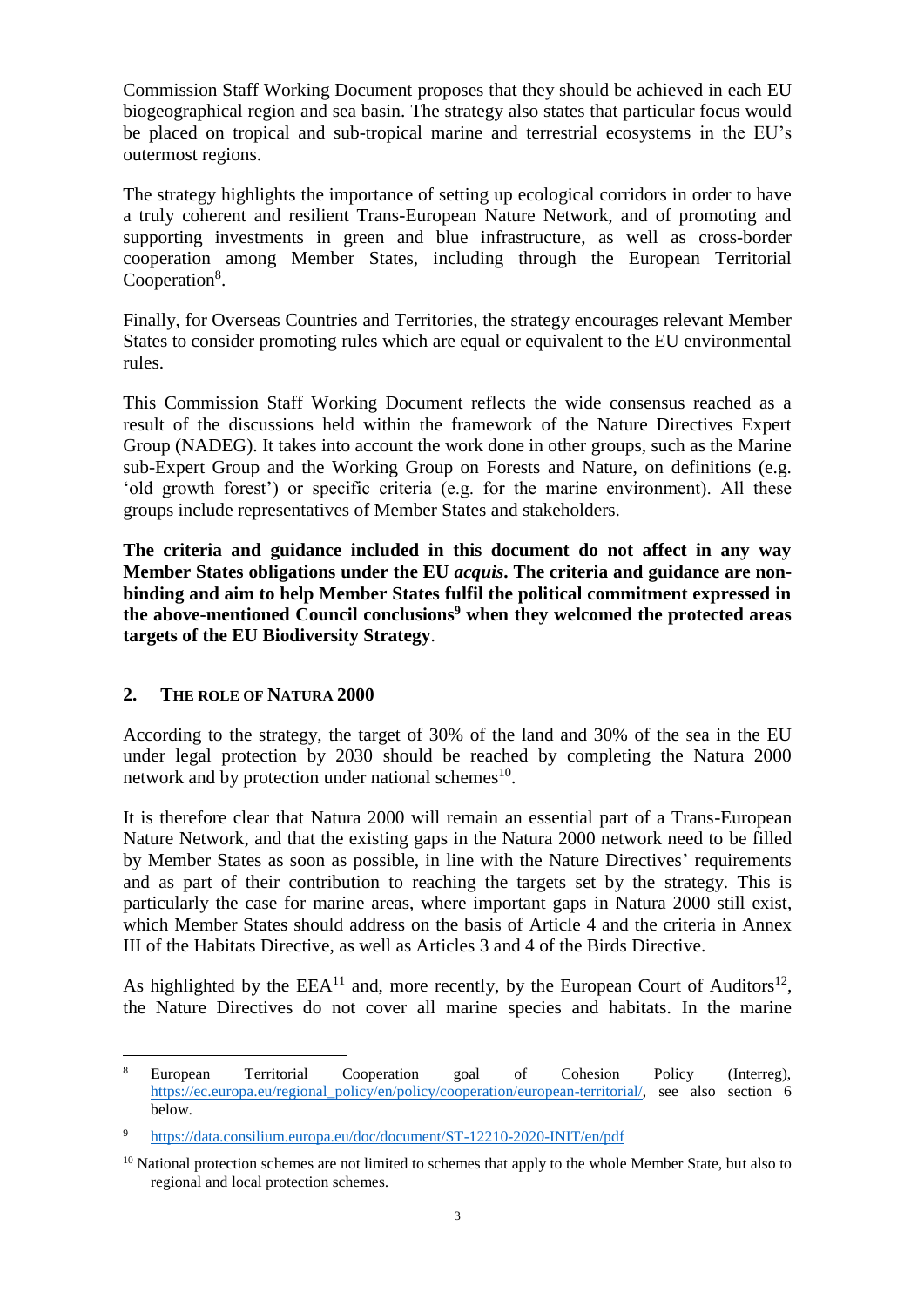environment, therefore, the requirements of the Nature Directives are complemented by those of the Marine Strategy Framework Directive  $(MSFD)^{13}$ , which, in Article 13(4), sets the obligation to contribute to coherent and representative networks of marine protected areas, adequately covering the diversity of the constituent ecosystems, as part of the measures that Member States need to take to achieve good environmental status. In addition, Article 8.2 of the Maritime Spatial Planning Directive<sup>14</sup> indicates "nature and species conservation sites and protected areas" as one of the activites and uses of the marine space that Member States could consider when establishing their national maritime spatial plans<sup>15</sup>. Member States should clearly identify these areas and the rationale for integration in their maritime spatial plans.These requirements are unchanged and the Commission will continue to work cooperatively with the Member States to ensure their implementation as well as their enforcement as appropriate.

The need for clear site-specific conservation objectives and conservation measures for all Natura 2000 sites is a legal requirement that continues to apply. The Commission's guidance notes on the designation of special areas of conservation<sup>16</sup> and on the establishment of conservation objectives<sup>17</sup> and conservation measures<sup>18</sup> will therefore continue to be the relevant guidance for all Natura 2000 sites. Similarly, the guidance on the establishment of conservation measures for marine Natura 2000 sites and MSFDrelevant measures under Article 11 of the Common Fisheries Policy Regulation<sup>19</sup> continues to be relevant.

- <sup>14</sup> Directive 2014/89/EU of the European Parliament and of the Council of 23 July 2014 establishing a framework for maritime spatial planning, OJ L 257, 28.8.2014
- <sup>15</sup> Member States have to establish maritme spatial plans as per article 15.3 the Maritime Spatial Planning Directive.

16

17

[https://ec.europa.eu/environment/nature/natura2000/management/docs/commission\\_note/comNote](https://ec.europa.eu/environment/nature/natura2000/management/docs/commission_note/comNote%20conservation%20measures_EN.pdf) [%20conservation%20measures\\_EN.pdf](https://ec.europa.eu/environment/nature/natura2000/management/docs/commission_note/comNote%20conservation%20measures_EN.pdf)

 $\overline{a}$ <sup>11</sup> EEA report 3/2015: "Marine protected areas in Europe's seas", [https://www.eea.europa.eu/publications/marine-protected-areas-in-europes.](https://www.eea.europa.eu/publications/marine-protected-areas-in-europes)

<sup>&</sup>lt;sup>12</sup> ECA's Special Report 26 (2020). Marine environment: EU protection is wide but not deep, [https://www.eca.europa.eu/en/Pages/DocItem.aspx?did=57066.](https://www.eca.europa.eu/en/Pages/DocItem.aspx?did=57066)

<sup>&</sup>lt;sup>13</sup> Directive 2008/56/EC of the European Parliament and of the Council of 17 June 2008 establishing a framework for community action in the field of marine environmental policy, OJ L 164, 25.6.2008

[https://ec.europa.eu/environment/nature/natura2000/management/docs/commission\\_note/commission\\_](https://ec.europa.eu/environment/nature/natura2000/management/docs/commission_note/commission_note_EN.pdf) [note\\_EN.pdf](https://ec.europa.eu/environment/nature/natura2000/management/docs/commission_note/commission_note_EN.pdf)

[https://ec.europa.eu/environment/nature/natura2000/management/docs/commission\\_note/commiss](https://ec.europa.eu/environment/nature/natura2000/management/docs/commission_note/commission_note2_EN.pdf) [ion\\_note2\\_EN.pdf](https://ec.europa.eu/environment/nature/natura2000/management/docs/commission_note/commission_note2_EN.pdf)

<sup>18</sup>

<sup>&</sup>lt;sup>19</sup> [https://ec.europa.eu/oceans-and-fisheries/system/files/2018-06/swd\\_2018\\_288\\_en.pdf](https://ec.europa.eu/oceans-and-fisheries/system/files/2018-06/swd_2018_288_en.pdf)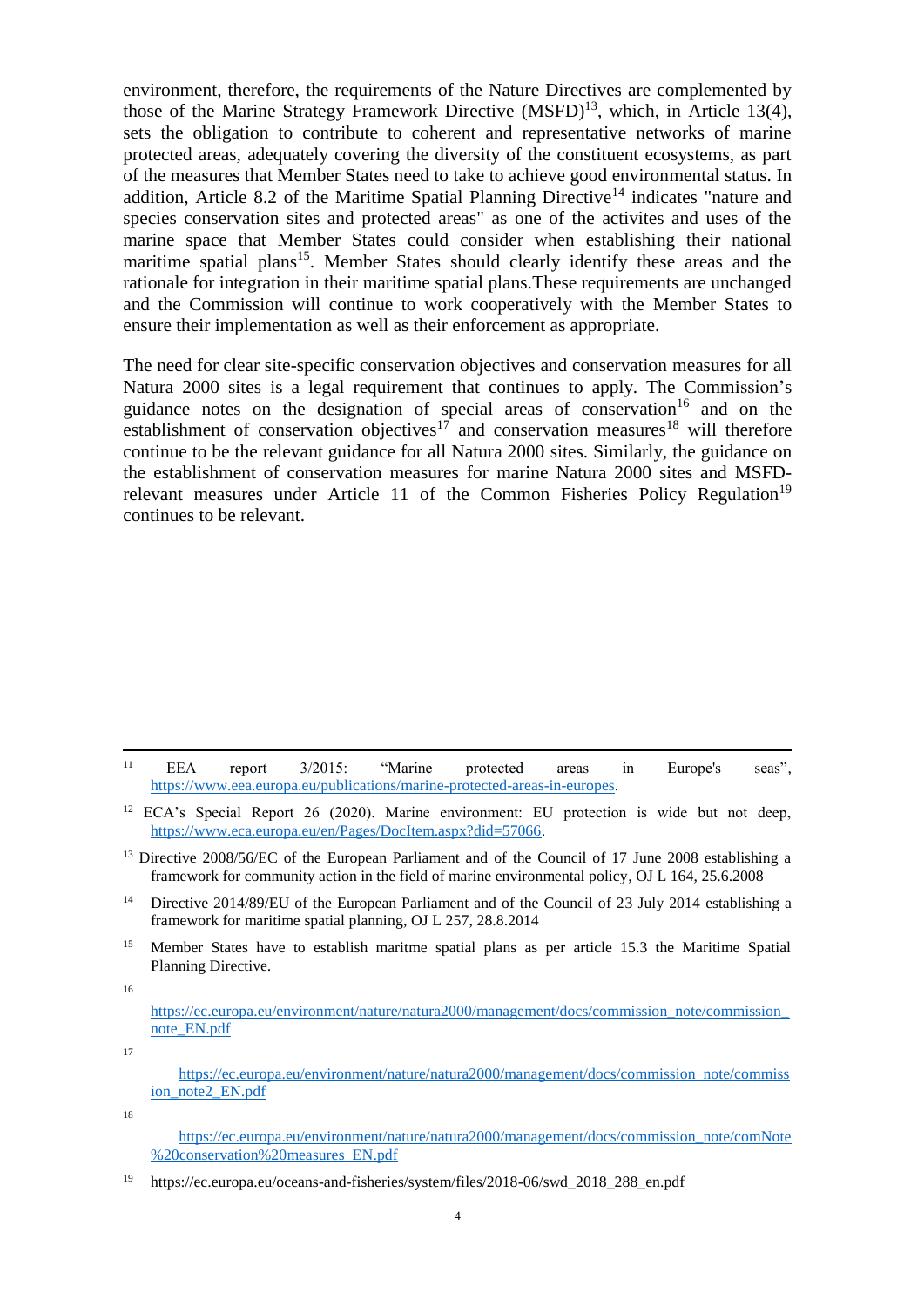#### **3. CRITERIA FOR THE IDENTIFICATION OF AREAS UNDER LEGAL PROTECTION (30% TARGET)**

# **3.1. Ecological criteria**

#### *3.1.1. Introduction*

The baseline figures on national protected areas that are mentioned in the strategy are derived from the Member States' reporting to the European Environment Agency for the Common Database on Designated Areas (CDDA).

It is likely, however, that some protected areas reported under the CDDA are protected for reasons that are not linked to the conservation of biodiversity and do not have conservation objectives and measures in place<sup>20</sup>. In addition, the CDDA includes only a few OECMs at the moment.

Therefore, while Natura 2000 sites count towards the 30% target for protected areas because they have been designated for the protection of nature and biodiversity and are subject to a legal requirement for conservation objectives and measures, , other nationally protected areas and OECMs should be counted towards the 30% target only if they comply with a minimum set of criteria.

Thus, the criteria identified in this document to guide Member States in the designation of additional protected areas should also be used to screen which of the existing protected areas, other than Natura 2000 sites, and other spatial conservation measures that could be considered as OECMs can be counted towards the target in the strategy. In this regard, a process for the development of additional designations and for the screening of current nationally protected areas will be established, as described below.

The strategy does not include specific criteria for the identification of additional protected areas. However, significant work has been done in the past to identify areas based on their importance for conservation of biodiversity, setting up criteria that can be used for further designating protected areas.

In particular, **Annex III of the Habitats Directive**<sup>21</sup> sets out criteria for the identification of special areas of conservation. They include:

- the significance of the presence of specific species and habitat types on a site;
- their degree of conservation;
- the degree of isolation of the species' population; and
- a global assessment of the value of a site for the conservation of those species and habitat types.

 $\overline{a}$ <sup>20</sup> The current reporting under CDDA does not collect information on whether areas have clear areaspecific conservation objectives and measures for the protection of biodiversity. Additional information on nationally protected areas will therefore need to be collected with this reporting process.

<sup>&</sup>lt;sup>21</sup> Council Directive 92/43/EEC of 21 May 1992 on the conservation of natural habitats and of wild fauna and flora, OJ L 206, 22.07.92.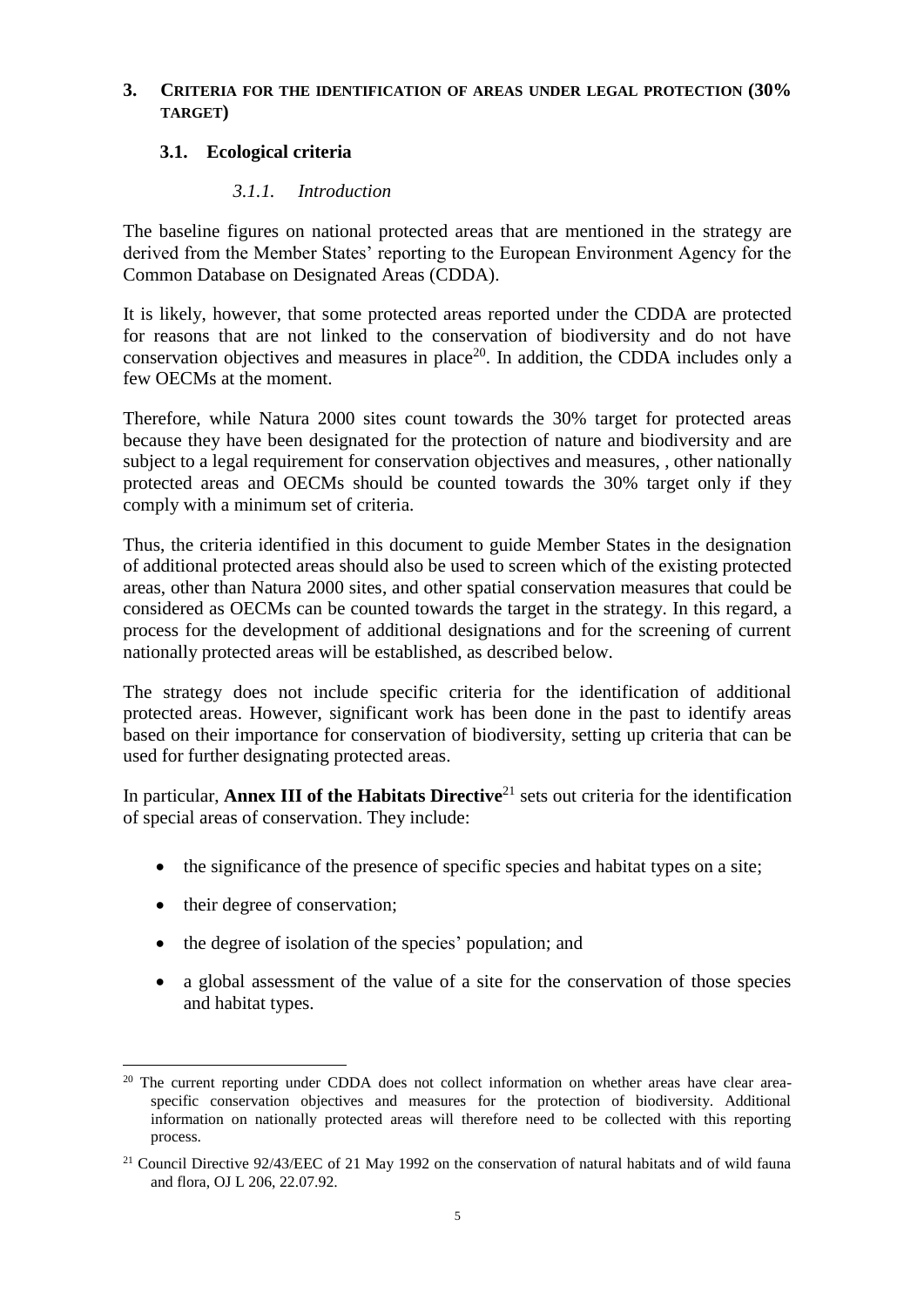Although the Habitats Directive concerns the designation of sites for the protection of habitat types and species included in its Annexes I and II, similar criteria can be applied to other species and habitats or ecosystems which are not covered by the directive but fall within the general scope of the strategy.

**The Birds Directive**<sup>22</sup> sets, in its Article 4, requirements for the designation of the most suitable territories, in number and size, as special protection areas for the conservation of wild birds. It is not specific in terms of criteria for identifying those most suitable territories, but the Court of Justice of the EU has specified that they need to be based on objectively verifiable ornithological criteria.

More detailed criteria have been developed by BirdLife International for **Important Bird and Biodiversity Areas (IBAs)**<sup>23</sup> and by IUCN for **Key Biodiversity Areas (KBAs)**<sup>24</sup>**,25** . Although these criteria are not directly linked to a requirement to legally protect the identified areas, they provide a good scientific basis to guide the selection of areas to be protected. In particular, the criteria for the identification of IBAs and resulting lists of sites have been used in the past by the Commission and by the Court of Justice of the EU to assess the sufficiency of designations of special protection areas under the Birds Directive.

In addition to the 2007 Guidelines for the establishment of the Natura 2000 network in the marine environment<sup>26</sup>, criteria for the identification of marine protected areas have been developed under various international processes such as the Convention for the Protection of the Marine Environment of the North-East Atlantic  $(SPAR)^{27}$  and the Convention on the Protection of the Marine Environment of the Baltic Sea Area (HELCOM) 28 . Furthermore, identification of areas based on scientific evidence as important for certain marine habitats or species could also be used, as those areas have been selected on the basis of specific criteria (for example, **important marine mammal areas <sup>29</sup>, threatened or declining habitats identified by OSPAR<sup>30</sup> and HELCOM<sup>31</sup> and vulnerable marine ecosystems identified by the International Council for the Exploration of the Sea (ICES)** <sup>32</sup>). In the Mediterranean Sea, the **Protocol concerning Specially Protected Areas and Biological Diversity of the Barcelona Convention (SPA/BD Protocol)** <sup>33</sup> provides criteria for the identification of areas of special

<sup>&</sup>lt;sup>22</sup> Directive 2009/147/EC of the European Council and of the Parliament of 30 November 2009 on the conservation of wild birds, OJ L 20, 26.01.2010.

<sup>23</sup> <http://datazone.birdlife.org/site/ibacriteria>

<sup>24</sup> <https://portals.iucn.org/library/node/46259>

<sup>&</sup>lt;sup>25</sup> The criteria for KBAs includes all IBAs.

<sup>26</sup> [https://ec.europa.eu/environment/nature/natura2000/marine/docs/marine\\_guidelines.pdf](https://ec.europa.eu/environment/nature/natura2000/marine/docs/marine_guidelines.pdf)

<sup>27</sup> <https://www.ospar.org/documents?d=32398>

<sup>28</sup> <https://helcom.fi/action-areas/marine-protected-areas/background-of-helcom-mpas/selection-criteria/>

<sup>29</sup> <https://www.marinemammalhabitat.org/immas/>

<sup>30</sup> [https://www.ospar.org/work-areas/bdc/species-habitats/list-of-threatened-declining-species](https://www.ospar.org/work-areas/bdc/species-habitats/list-of-threatened-declining-species-habitats#:~:text=The%20OSPAR%20List%20of%20Threatened%20and%2For%20Declining%20Species,consider%20to%20be%20in%20need%20of%20priority%20protection)[habitats#:~:text=The%20OSPAR%20List%20of%20Threatened%20and%2For%20Declining%20Spe](https://www.ospar.org/work-areas/bdc/species-habitats/list-of-threatened-declining-species-habitats#:~:text=The%20OSPAR%20List%20of%20Threatened%20and%2For%20Declining%20Species,consider%20to%20be%20in%20need%20of%20priority%20protection) [cies,consider%20to%20be%20in%20need%20of%20priority%20protection.](https://www.ospar.org/work-areas/bdc/species-habitats/list-of-threatened-declining-species-habitats#:~:text=The%20OSPAR%20List%20of%20Threatened%20and%2For%20Declining%20Species,consider%20to%20be%20in%20need%20of%20priority%20protection)

<sup>31</sup>[http://maps.helcom.fi/website/mapservice/?datasetID=d27df8c0-de86-4d13-a06d-](http://maps.helcom.fi/website/mapservice/?datasetID=d27df8c0-de86-4d13-a06d-35a8f50b16fa&features=MPA_ID:113)[35a8f50b16fa&features=MPA\\_ID:113](http://maps.helcom.fi/website/mapservice/?datasetID=d27df8c0-de86-4d13-a06d-35a8f50b16fa&features=MPA_ID:113)

<sup>32</sup> <https://www.ices.dk/data/data-portals/Pages/vulnerable-marine-ecosystems.aspx>

<sup>33</sup> <https://www.rac-spa.org/node/1036>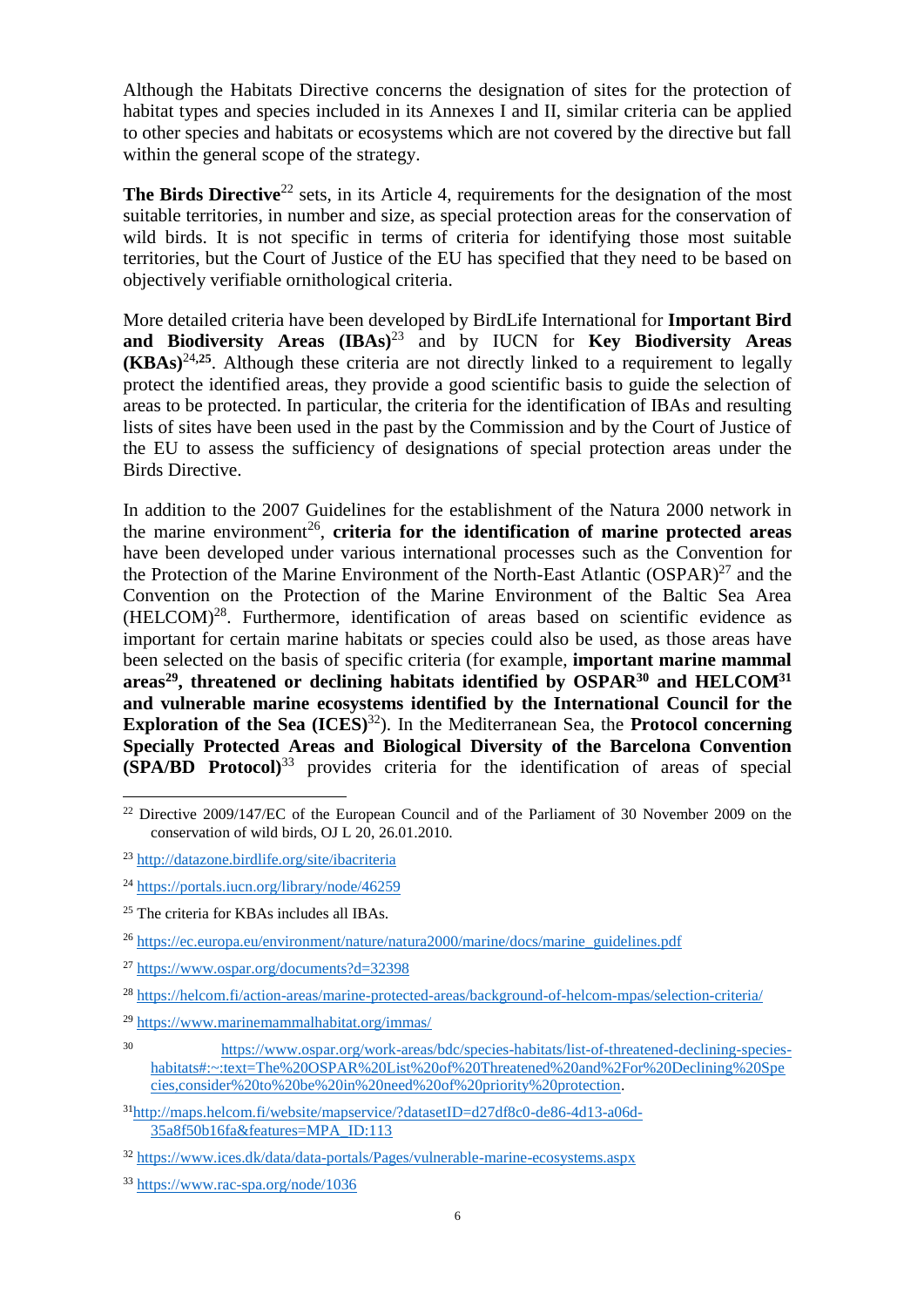importance for Mediterranean biodiversity, as well as the procedure and the steps to be followed to include these areas in the list of Specially Protected Areas of Mediterranean Importance. Criteria were also developed under the **Convention on Biological Diversity (CBD)** for the identification of **Ecologically or Biologically Significant Marine Areas**<sup>34</sup> . According to the MSFD, the networks of marine protected areas should be coherent and representative, also covering species and habitats identified under international or regional agreements to which the Member States are parties.

It should be noted that all the existing criteria largely overlap but are more or less specific and have different levels of detail and target different habitats and species. **For the identification of new protected areas, it is possible to use the more general criteria**. However, **where they exist, Member States should use more specific criteria for the habitats and species that those areas will aim to protect**.

All wild birds naturally occurring in the EU are protected under the Birds Directive. For other species and habitats, extensive work has been done to identify those that are most endangered in the EU, through the elaboration of **European red lists of species<sup>35</sup> and**  habitats<sup>36</sup>. Member States and some regional sea conventions have, in many cases, used similar criteria to elaborate **national or regional red lists**, and the **IUCN** developed **red lists of endangered species<sup>37</sup> and of ecosystems**<sup>38</sup> .

Furthermore, Annex I of the Technical Measures Regulation under the common fisheries policy<sup>39</sup> lists species for which there is a prohibition to fish for, retain on board, tranship, land, store, sell, display or offer for sale, identified as prohibited species.

The red lists and the list of prohibited species provide useful information on species and habitats that may not be listed in Annexes I and II of the Habitats Directive nor covered by the requirements of Article 4 of the Birds Directive but require specific conservation efforts.

It is worth noting that there is a broad agreement among conservation scientists that the Natura 2000 network's effectiveness, in its present form, is limited by the fact that it often includes areas that are too small, too disconnected from one another and not adequately managed to be effective in terms of nature conservation<sup>40</sup>. Providing protection for more areas which are small and disconnected will therefore not be enough to reach the ambition of the strategy.

<sup>34</sup> <https://www.cbd.int/doc/meetings/mar/ebsaws-2014-01/other/ebsaws-2014-01-azores-brochure-en.pdf>

<sup>35</sup> [https://ec.europa.eu/environment/nature/conservation/species/redlist\\_en.htm](https://ec.europa.eu/environment/nature/conservation/species/redlist_en.htm)

<sup>36</sup> [https://ec.europa.eu/environment/nature/knowledge/redlist\\_en.htm](https://ec.europa.eu/environment/nature/knowledge/redlist_en.htm)

<sup>37</sup> <https://www.iucnredlist.org/>

<sup>38</sup> <https://www.iucn.org/theme/ecosystem-management/our-work/red-list-ecosystems>

<sup>&</sup>lt;sup>39</sup> Regulation (EU) 2019/1241 of the European Parliament and of the Council of 20 June 2019 on the conservation of fisheries resources and the protection of marine ecosystems through technical measures, OJ L 198, 25.7.2019.

<sup>40</sup> See, for example, Gaston, K.J., Jackson, S.F., Nagy, A., Cantu-Salazar, L. and Johnson, M., 2008, 'Protected Areas in Europe. Principle and Practice', *Annals of the New York Academy of Sciences*, 1134: 97–119.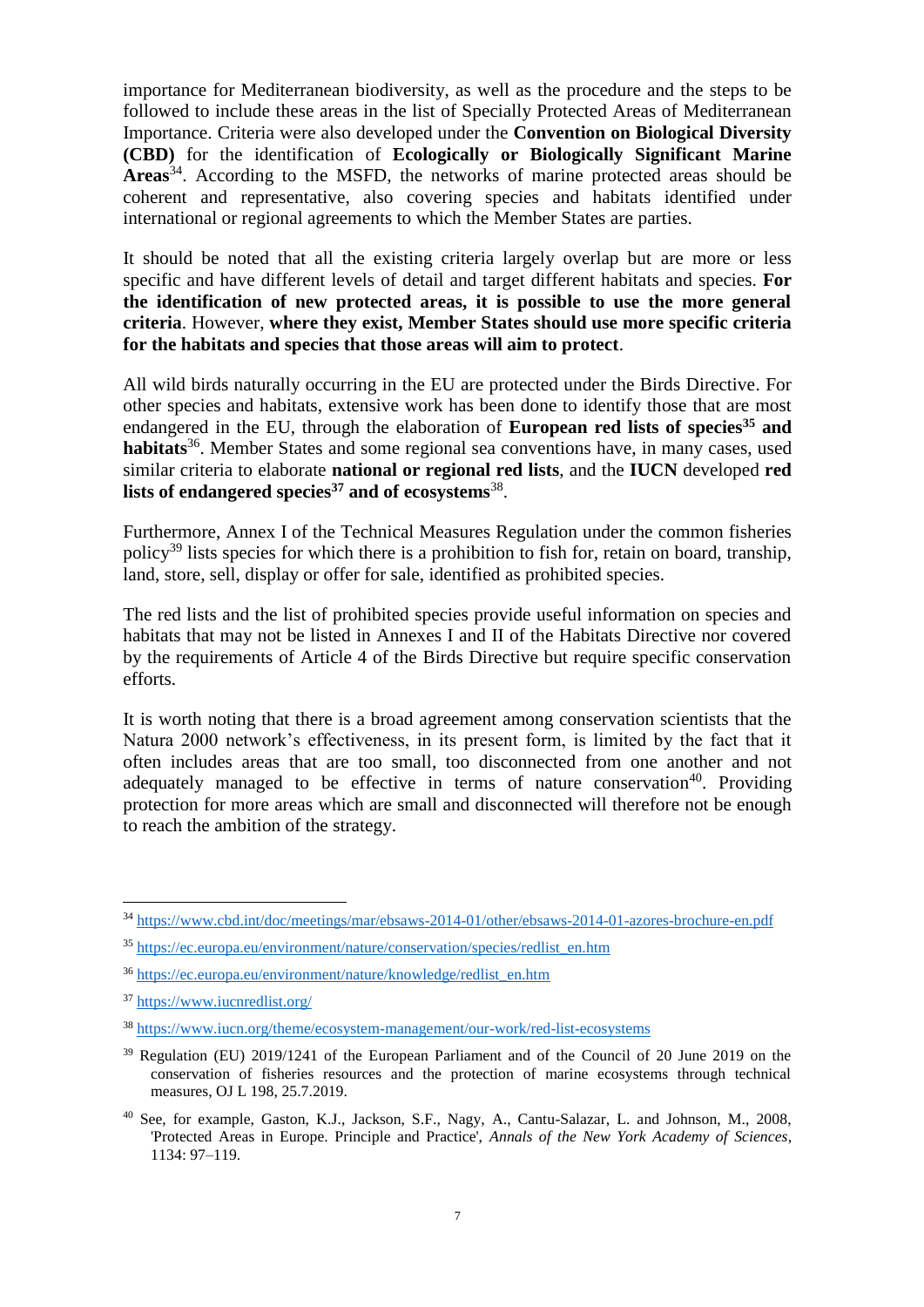# *3.1.2. Completion of the Natura 2000 network*

According to the strategy, the designation of additional protected areas should either help to complete the Natura 2000 network or be under national protection schemes.

The completion of the **Natura 2000 network**, based on the criteria in Annex III of the Habitats Directive for special areas of conservation and on the IBA criteria or similarly robust ornithological criteria for special protection areas under the Birds Directive, should be done first and foremost by **addressing the identified gaps in site**  designations. These are particularly important in the marine environment, especially offshore, but also concern terrestrial habitats and species. Since this concerns the fulfilment of a legal obligation, the designation of Natura 2000 sites aiming to complete the network needs to be the **first step towards reaching the protected areas targets in the strategy**.

In addition to addressing the gaps in designation, this process could also be used to examine the existing network and identify **sites that would need to be enlarged or connected** in order to better fulfil their conservation objectives.

#### *3.1.3. Completion of coherent and representative networks of marine protected areas*

Member States should make sure that, through the designation of new protected areas where necessary, under Natura 2000 or at national level, they comply with the legal obligations under Article 13 of the MSFD. This article requires Member States to include in their programmes of measures spatial protection measures contributing to coherent and representative networks of marine protected areas, adequately covering the diversity of the constituent ecosystems, such as special areas of conservation pursuant to the Habitats Directive, special protection areas pursuant to the Birds Directive, and marine protected areas established in the framework of international or regional agreements to which they are parties.

However, coherence and effectiveness at a regional level have not been fully addressed in the designation of marine protected areas, which are unevenly distributed across regions and across depth zones $41$ . The Commission will continue to work to ensure that the legal requirements on marine protected areas are adequately implemented by Member States.

# *3.1.4. Designations under national protection schemes*

The existing and future **designations under national protection schemes**, based on the different sets of ecological criteria described above, **may focus on the protection of species and habitat types covered by EU nature legislation**, even if they concern areas that would not need, according to that legislation, to be included in Natura 2000. This applies, for instance, to areas outside Natura 2000 hosting an Annex I habitat type for which the current Natura 2000 coverage is already considered sufficient, or areas which

<sup>41</sup> See, for example, Agnesi et al, 2020, Spatial Analysis of Marine Protected Area Networks in Europe's Seas III, ETC/ ICM Technical Report 3/2020, [https://www.eionet.europa.eu/etcs/etc-icm/products/etc](https://www.eionet.europa.eu/etcs/etc-icm/products/etc-icm-report-3-2020-spatial-analysis-of-marine-protected-area-networks-in-europe2019s-seas-iii#:~:text=ETC%2FICM%20Report%203%2F2020%3A%20Spatial%20Analysis%20of%20Marine%20Protected,seas%20established%20as%20of%202019%20%28excluding%20overseas%20territories%29)[icm-report-3-2020-spatial-analysis-of-marine-protected-area-networks-in-europe2019s-seas](https://www.eionet.europa.eu/etcs/etc-icm/products/etc-icm-report-3-2020-spatial-analysis-of-marine-protected-area-networks-in-europe2019s-seas-iii#:~:text=ETC%2FICM%20Report%203%2F2020%3A%20Spatial%20Analysis%20of%20Marine%20Protected,seas%20established%20as%20of%202019%20%28excluding%20overseas%20territories%29)[iii#:~:text=ETC%2FICM%20Report%203%2F2020%3A%20Spatial%20Analysis%20of%20Marine%](https://www.eionet.europa.eu/etcs/etc-icm/products/etc-icm-report-3-2020-spatial-analysis-of-marine-protected-area-networks-in-europe2019s-seas-iii#:~:text=ETC%2FICM%20Report%203%2F2020%3A%20Spatial%20Analysis%20of%20Marine%20Protected,seas%20established%20as%20of%202019%20%28excluding%20overseas%20territories%29) [20Protected,seas%20established%20as%20of%202019%20%28excluding%20overseas%20territories](https://www.eionet.europa.eu/etcs/etc-icm/products/etc-icm-report-3-2020-spatial-analysis-of-marine-protected-area-networks-in-europe2019s-seas-iii#:~:text=ETC%2FICM%20Report%203%2F2020%3A%20Spatial%20Analysis%20of%20Marine%20Protected,seas%20established%20as%20of%202019%20%28excluding%20overseas%20territories%29) [%29.](https://www.eionet.europa.eu/etcs/etc-icm/products/etc-icm-report-3-2020-spatial-analysis-of-marine-protected-area-networks-in-europe2019s-seas-iii#:~:text=ETC%2FICM%20Report%203%2F2020%3A%20Spatial%20Analysis%20of%20Marine%20Protected,seas%20established%20as%20of%202019%20%28excluding%20overseas%20territories%29)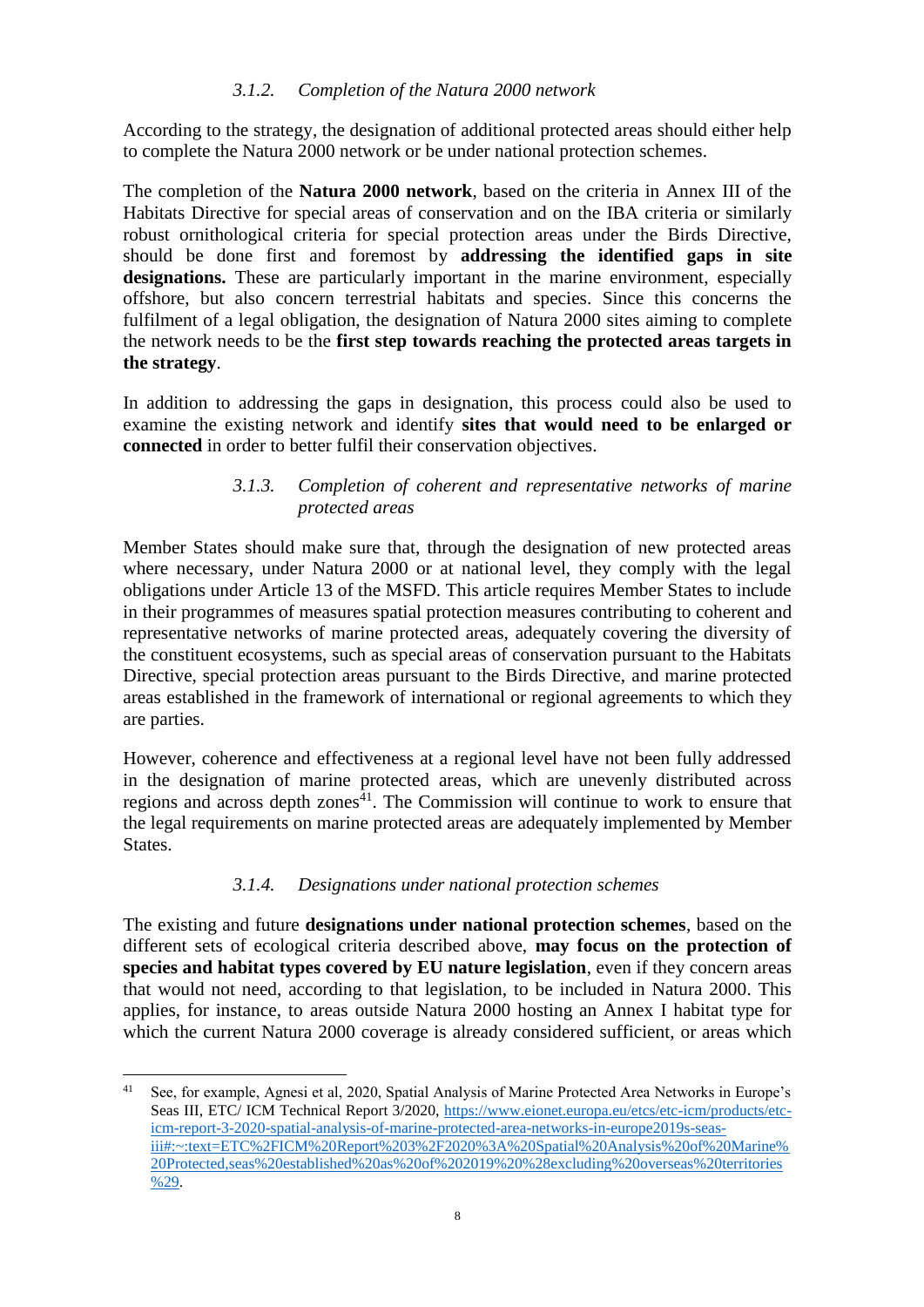are needed to buffer the effects of climate change on Natura 2000 sites or to facilitate species migration. Such designations may include, in particular, areas contiguous to existing Natura 2000 sites, if the existing sites are already considered sufficient in terms of compliance with the legislation. They may also include land that is covered by one or more of the categories listed in Annex III point b) of the LULUCF Regulation review<sup>42</sup>.

It is expected, however, that **additional designations will also focus on the protection of habitats and species** that are not covered by the EU nature legislation and especially those **identified in European or national red lists**. **Criteria such as those used for the identification of KBAs, including IBAs or, by extension, those in Annex III of the Habitats Directive, should guide the identification of the areas to be protected**.

National designation of additional areas hosting wild pollinating insects, such as seminatural grasslands, will help deliver the strategy's objective of pollinator recovery in the longer term.

Considering that many **marine habitats and species**, **including red-listed ones and prohibited species under Annex I of the Technical Measures Regulation** under the common fisheries policy, are not protected under the Habitats and Birds Directives, these **could be prioritised for protection under national protection schemes**, which will significantly contribute to achieving the legal requirements of the MSFD, of the regional seas conventions and other international agreements to which Member States are parties, such as the Convention on Migratory Species<sup>43</sup> or the Convention on Wetlands of International Importance<sup>44</sup>.

It is also worth noting that some areas which have been or are currently managed under LIFE projects are, for this reason, subject to protection requirements. Where such requirements are in line with the minimum criteria for protected areas as set in this document, those areas can be counted towards the target.

Similarly, fish stock recovery areas established under Article 8 of the Common Fisheries Policy Regulation<sup>45</sup> may also be considered, if they comply with the minimum criteria for protected areas.

Therefore, in terms of priorities for the designation of national protected areas, **Member States should start by identifying and designating areas which**, while they are not and will not need to be included in Natura 2000, **are important to increase the coherence of the Natura 2000 network and improve the connectivity** among Natura 2000 sites, including across national borders.

**Secondly, Member States should identify species and habitats that require the establishment of additional protected areas**. **These should include**, as described

<sup>&</sup>lt;sup>42</sup> Proposal for a Regulation of the European Parliament and of the Council amending Regulations (EU) 2018/841 as regards the scope, simplifying the compliance rules, setting out the targets of the Member States for 2030 and committing to the collective achievement of climate neutrality by 2035 in the land use, forestry and agriculture sector, and (EU) 2018/1999 as regards improvement in monitoring, reporting, tracking of progress and review, COM/2021/554 final, [https://eur-lex.europa.eu/legal](https://eur-lex.europa.eu/legal-content/EN/TXT/?uri=CELEX%3A52021PC0554&qid=1642504788597)[content/EN/TXT/?uri=CELEX%3A52021PC0554&qid=1642504788597](https://eur-lex.europa.eu/legal-content/EN/TXT/?uri=CELEX%3A52021PC0554&qid=1642504788597)

<sup>43</sup> <https://www.cms.int/>

<sup>44</sup> <https://www.ramsar.org/>

<sup>45</sup> Regulation (EU) No 1380/2013 of the European Parliament and of the Council of 11 December 2013 on the Common Fisheries Policy, OJ L 354/22, 28.12.2013.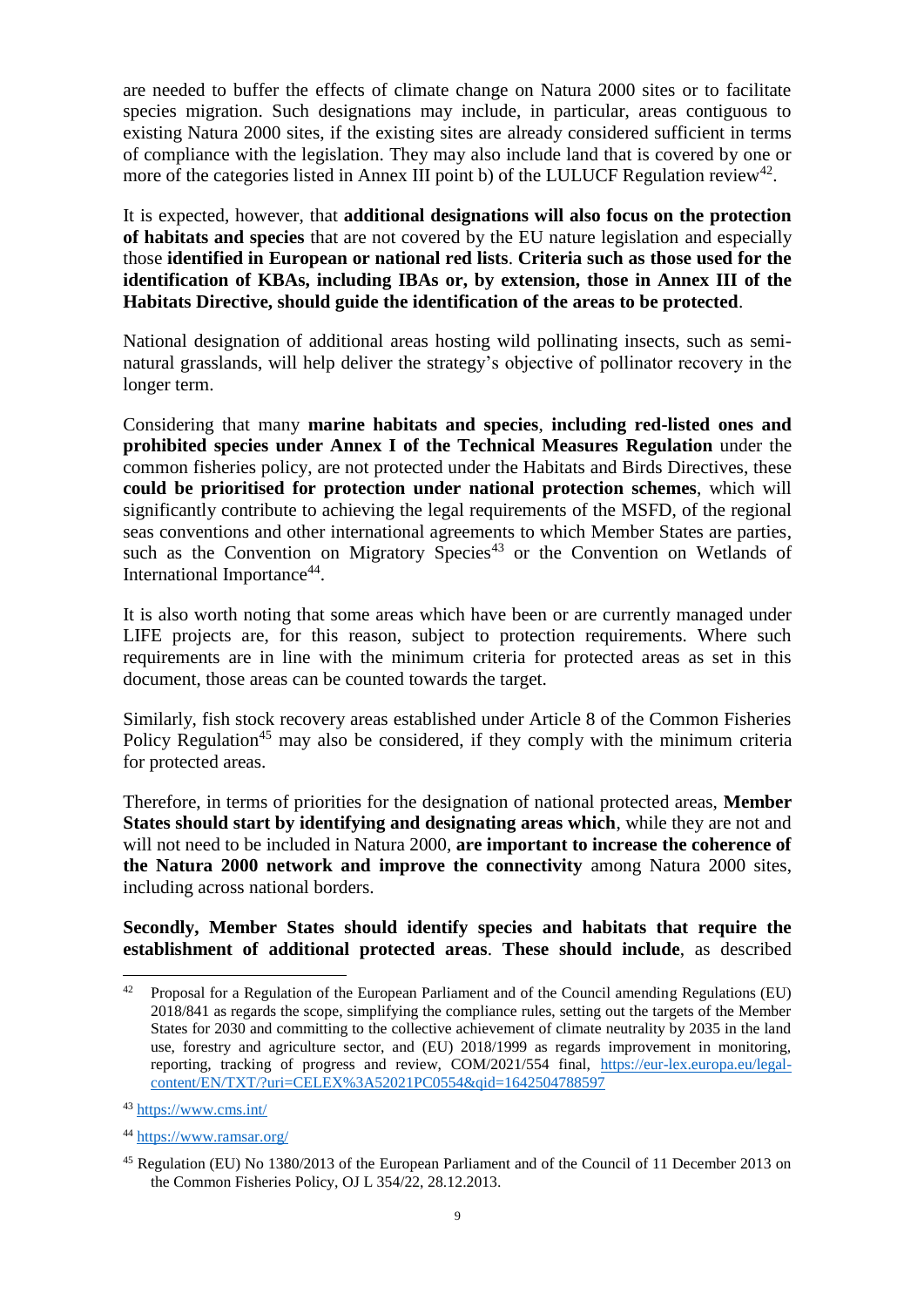above, **species and habitats covered by EU nature legislation** (habitats listed in Annex I of the Habitats Directive, species listed in Annexes II, IV and V, and all wild birds, habitats to be protected under the MSFD), **those identified under international or regional agreements to which the Member States are parties, as well as those included in European red lists or identified as prohibited species under the common fisheries policy**. The identification of areas to be put under legal protection should be done using the most relevant criteria, among those described above, for the species and habitats that require protection.

**Finally**, **Member States should identify additional species and habitats which are included in national or regional red lists** and use a similar process to the one described above for the identification of the most relevant areas for those species and habitats which are not yet under legal protection.

# *3.1.5. Links with restoration*

An important component of the strategy is the EU Nature Restoration Plan. The strategy specifies that the Commission, subject to an impact assessment, will put forward a proposal for legally binding EU nature restoration targets.

Without pre-empting the legal requirements for the protection of areas that are subject to restoration under that future instrument, if the restored areas comply (or are expected to comply once restoration produces its full effect) with the criteria for protected areas, these restored areas should also contribute towards the EU targets on protected areas.

On the other hand, **protected areas can also provide an important contribution to the restoration targets in the strategy**, by creating the conditions for restoration efforts to be successful.

# *3.1.6. Links with climate change*

Climate change and biodiversity loss are interdependent and need to be addressed in an integrated manner. In this prospect, several EU policies, including the Adaptation Strategy<sup>46</sup>, the EU Climate  $Law^{47}$ , the proposal to amend the regulation on land use, landuse change and forestry (LULUCF)<sup>48</sup>, the proposal to revise the Renewable Energy Directive<sup> $49$ </sup>, and the communication "Sustainable carbon cycles"<sup>50</sup> also highlight the importance of protecting biodiversity from climate change impacts and to support climate action.

The Adaptation Strategy highlights the need to better understand the interdependencies between climate change, ecosystems, and the services they deliver as major shifts in terrestrial ecosystems and vegetation types on the European Union's land area are expected during this century, including in protected areas. The EEA report on 'State of Nature in the EU' published in 2020 states that global warming is already having noticeable impacts on species and ecosystems, and it qualifies **climate change as an** 

 $\overline{a}$ <sup>46</sup> COM/2021/82 final, [https://eur-lex.europa.eu/legal](https://eur-lex.europa.eu/legal-content/EN/TXT/?uri=COM%3A2021%3A82%3AFIN)[content/EN/TXT/?uri=COM%3A2021%3A82%3AFIN](https://eur-lex.europa.eu/legal-content/EN/TXT/?uri=COM%3A2021%3A82%3AFIN)

<sup>&</sup>lt;sup>47</sup> Regulation (EU) 2021/1119 of the European Parliament and of the Council of 30 June 2021 establishing the framework for achieving climate neutrality ('European Climate Law'), OJ L 243, 9.7.2021.

<sup>48</sup> COM/2021/554 final,<https://eur-lex.europa.eu/legal-content/EN/TXT/?uri=CELEX:52021PC0554>

<sup>49</sup> COM/2021/557 final,<https://eur-lex.europa.eu/legal-content/EN/TXT/?uri=COM:2021:557:FIN><br>50 https://data.europa.eu/doi/10.2775/57117

<https://data.europa.eu/doi/10.2775/57117>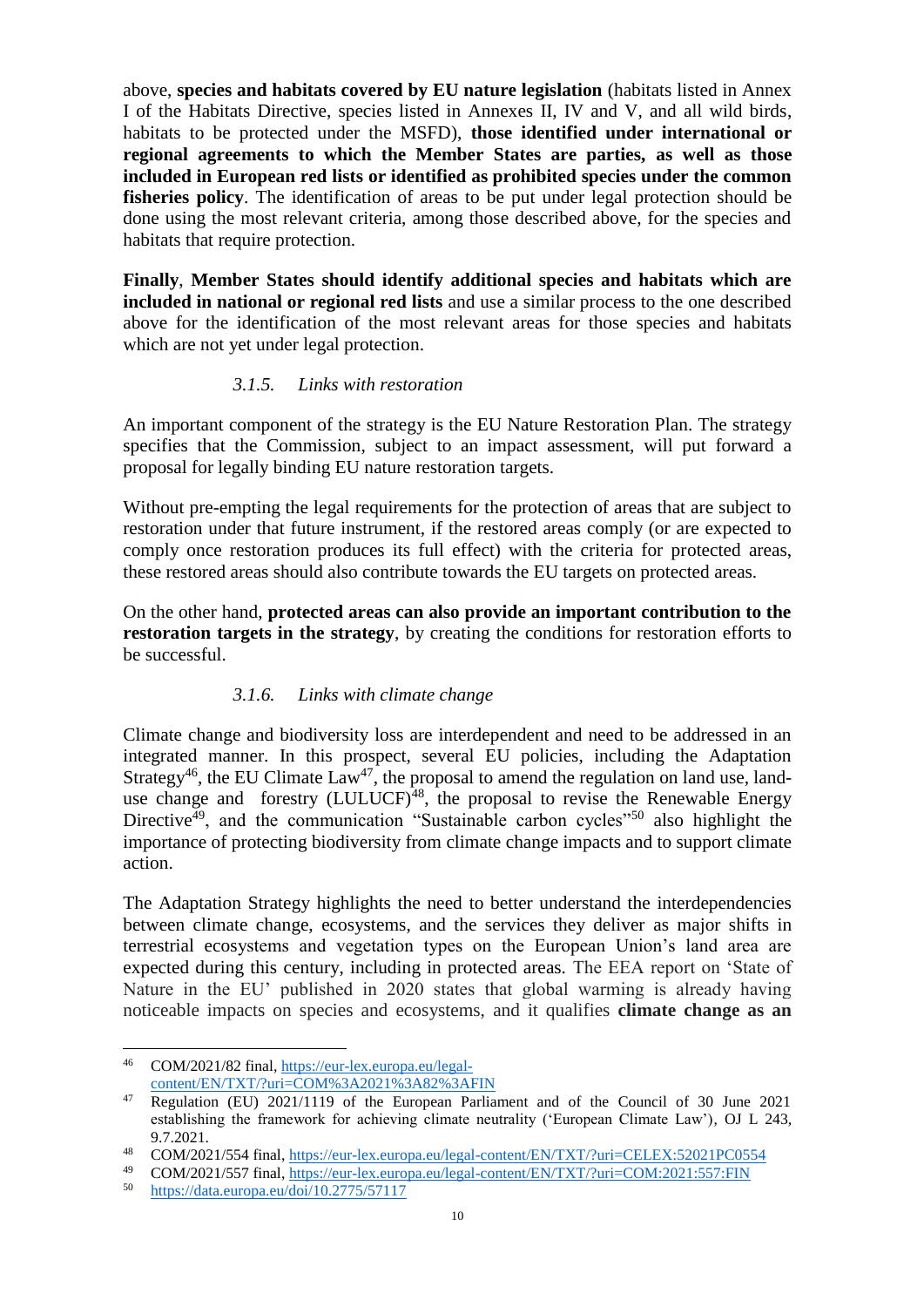**'emerging threat'**<sup>51</sup> . Without adaptation measures, it can be **expected to further weaken the effectiveness of today's network of protected areas<sup>52</sup>. However, Article 5** of the European Climate Law requires the relevant Union institutions and the Member States to ensure continuous progress in enhancing adaptive capacity, strengthening resilience and reducing vulnerability to climate change.

Protecting wetlands, peatlands, coastal and marine ecosystems, are examples of naturebased solutions whose implementation on a larger scale would increase climate resilience and contribute to multiple Green Deal objectives. Through carbon farming, the Commission will promote a new business model for land-based carbon removals, including financial incentives to rollout nature-based solutions. Under the EU Climate Law, which highlights the importance of nature-based solutions that can benefit climate change mitigation, adaptation and biodiversity protection, Member States shall promote nature-based solutions and ecosystem-based adaptation.

The proposal to amend Regulation (EU) 2018/841, as part of the package for delivering the Green Deal, aims to strengthen the contribution of the LULUCF sector to the 2030 climate ambition of at least 55% net emission reduction and the 2050 climate neutrality. The proposal aligns objectives with related policy initiatives, including biodiversity protection. In particular, the proposal includes amendments to the Governance Regulation<sup>53</sup> to put in place measures increasing the accuracy of the monitoring and reporting of greenhouse gas emissions and removals on land under biodiversity protection.

The proposal for the revision of the Renewable Energy Directive, as part of the package for delivering the Green Deal, sets out additional concrete safeguards, including enlarging no-go areas for biomass sourcing. In addition to prohibiting the source of agricultural biomass from land with a high biodiversity value, the proposal includes prohibiting the sourcing of forest biomass from primary forests and limiting it in highly biodiverse forests to ensure no interference with nature protection purposes.

The communication "Sustainable Carbon Cycles" promotes carbon farming as a new green business model for healthier ecosystems, and highlights the critical role of increasing protected areas for generating carbon removals and reaching EU climate objectives. In 2022, the Commission will propose a carbon removal certification framework to set up robust monitoring, reporting and verification of the carbon removed from the atmosphere at the level of individual land holdings.

Therefore, when identifying additional areas to be protected, Member States need to take particular account of the links between biodiversity protection and climate change, in terms of ecosystems contributing to climate change mitigation (e.g. peatlands, forests, seagrass meadows), and adaptation (e.g. through drought prevention and flood protection or through forest protection against wildfires) as well as those which are particularly vulnerable to the impacts of climate change and need to be made more resilient. The EU Climate Change Adaptation Strategy, the European Climate-ADAPT platform and

<sup>51</sup> <https://www.eea.europa.eu/publications/state-of-nature-in-the-eu-2020>

<sup>&</sup>lt;sup>52</sup> See the review of new scientific and technical information on biodiversity and climate change and potential implications for the work of the Convention on Biological Diversity. CBD/SBSTTA/23/INF/1. 2019.<https://www.cbd.int/meetings/SBSTTA-23>

<sup>53</sup> Regulation (EU) 2018/1999 of the European Parliament and of the Council of 11 December 2018 on the Governance of the Energy Union and Climate Action, OJ L 328, 21.12.2018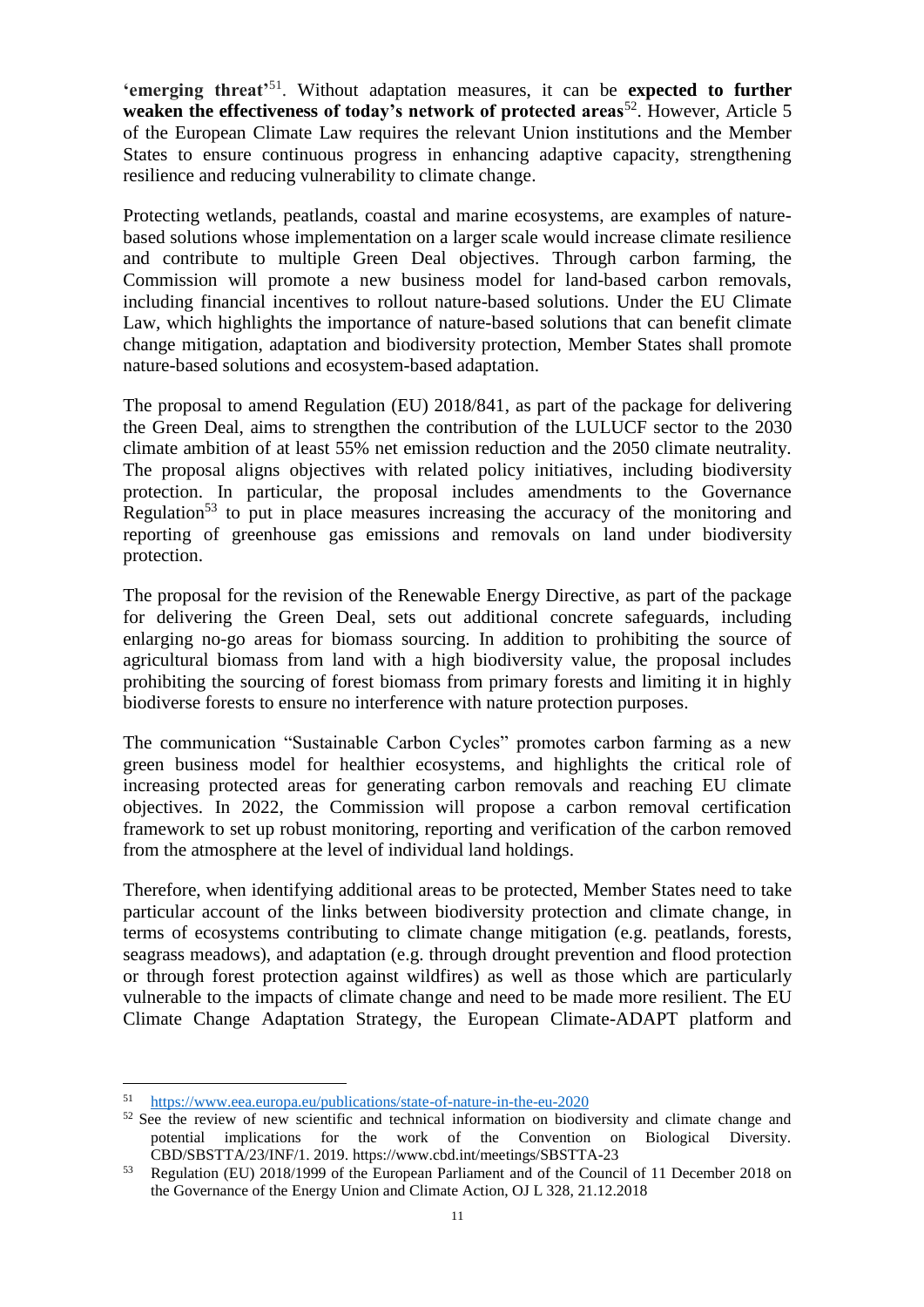national climate change adaptation strategies, plans and platforms provide useful information for this purpose.

In particular, **special attention should be given to the protection of carbon-rich ecosystems, but also of ecosystems which have a lower carbon content but more extensive coverage** and therefore can provide a significant contribution to mitigate climate change. Such ecosystems are particularly relevant for their capacity to store carbon, but may also need to be protected to avoid the release to the atmosphere of the carbon that they currently store. For example, in the marine environment the extensive shelf sediments provide significant potential for carbon sequestration if they are healthy and left undisturbed. Similarly, coastal wetlands and seagrass meadows store blue carbon and offer natural solutions for coastal defence.

Particular attention should also be given to creating the adequate conditions for the movement of species or habitats and more generally for increasing nature's capacity to adapt to climate change.

#### **3.2. Management effectiveness**

The designation of protected areas can only contribute to the overall goal of the strategy, to put biodiversity on the path to recovery by 2030, if these areas are adequately and effectively managed and are not allowed to deteriorate.

The strategy specifies that **all protected areas need to have clearly identified conservation objectives and measures**. The existence and implementation of adequate management plans or equivalent management tools for protected areas, which include the necessary **monitoring and review mechanisms**, contributes significantly to the effectiveness of protection.

The Commission has already produced guidance on setting conservation objectives<sup>54</sup> and establishing conservation measures for Natura 2000 sites<sup>55</sup>. The Commission has also adopted a series of guidance documents concerning the management of Natura 2000 sites, including in relation to specific economic activities<sup>56</sup>. Updated guidance on Natura 2000 and climate change is expected to be published in the course of 2022. Although these documents were developed specifically for Natura 2000 sites, to address the legal obligations under Article 6 of the Habitats Directive, the guidance provided may be applied more generally to the establishment of conservation objectives and conservation measures aimed at protecting biodiversity in protected areas. It is possible, however, that these are established at a more general level for nationally protected areas.

The setting up of conservation objectives and measures to deliver them is the first fundamental step to ensure the effectiveness of protected areas. Conservation objectives

54

55

[https://ec.europa.eu/environment/nature/natura2000/management/docs/commission\\_note/commission\\_](https://ec.europa.eu/environment/nature/natura2000/management/docs/commission_note/commission_note2_EN.pdf) [note2\\_EN.pdf](https://ec.europa.eu/environment/nature/natura2000/management/docs/commission_note/commission_note2_EN.pdf)

[https://ec.europa.eu/environment/nature/natura2000/management/docs/commission\\_note/comNote%2](https://ec.europa.eu/environment/nature/natura2000/management/docs/commission_note/comNote%20conservation%20measures_EN.pdf) [0conservation%20measures\\_EN.pdf](https://ec.europa.eu/environment/nature/natura2000/management/docs/commission_note/comNote%20conservation%20measures_EN.pdf)

<sup>56</sup> Available in [https://ec.europa.eu/environment/nature/info/pubs/directives\\_en.htm](https://ec.europa.eu/environment/nature/info/pubs/directives_en.htm)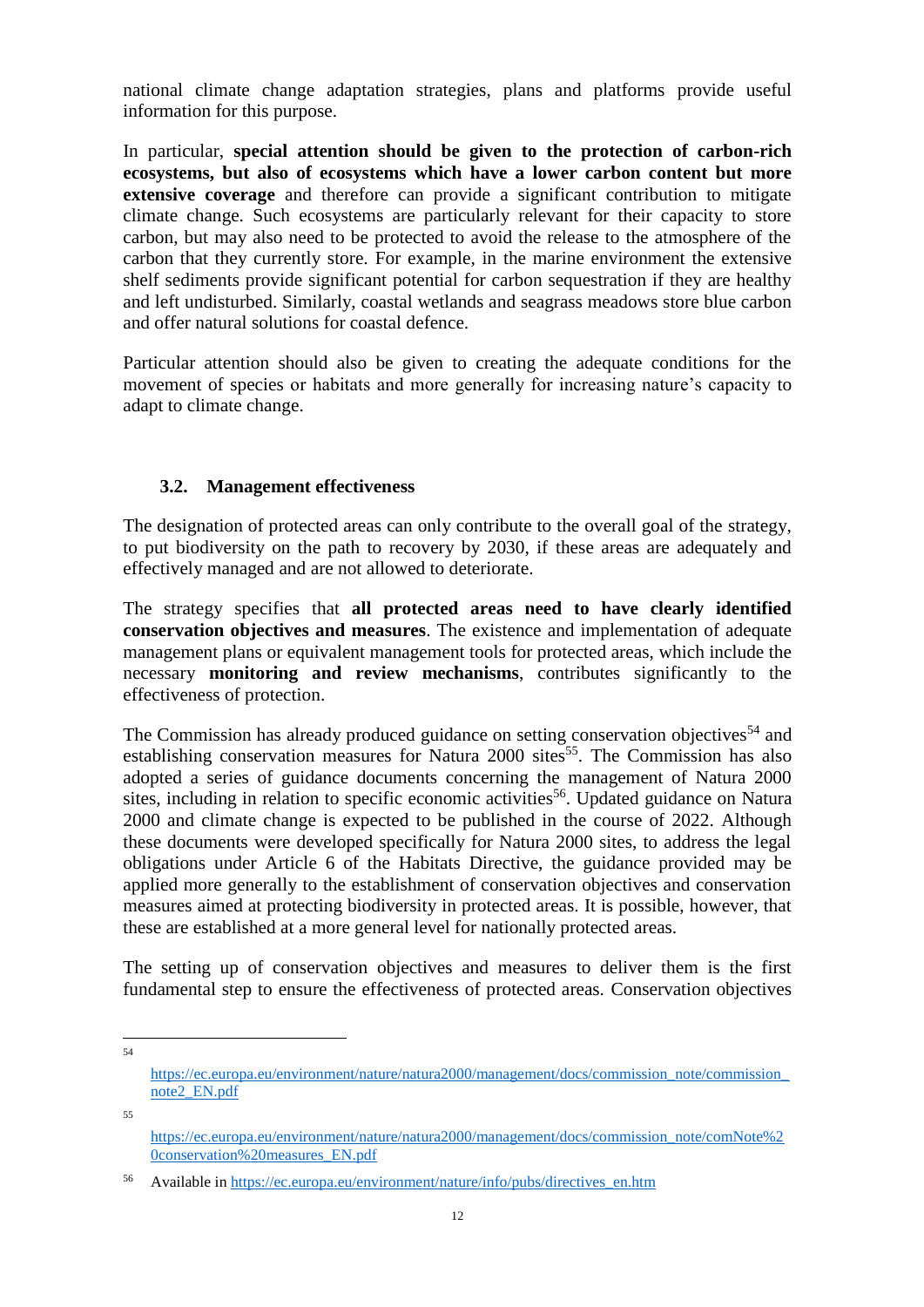should be SMART<sup>57</sup>, based on sound science and on the ecological needs of each area. Should Member States rely on OECMs, **tailored conservation objectives and measures would be necessary also for OECMs**.

When conservation objectives and measures are in place, it is important to **assess the management effectiveness of protected areas** to keep track of the progress towards the commitments of the strategy and make any necessary adjustments. Today, most systems that assess management effectiveness are based on the International Union for Conservation of Nature's World Commission for Protected Areas (IUCN-WCPA) framework. The most widely used methods include the Rapid Assessment and Prioritisation of Protected Area Management Tool (RAPPAM)<sup>58</sup> and the Management Effectiveness Tracking Tool (METT)<sup>59</sup>, both of which have been used occasionally by some EU Member States to assess the management effectiveness of their Natura 2000 sites or their nationally protected areas. Furthermore, tools such as the IUCN Green List of Protected Areas<sup>60</sup> may help Member States in assessing the effectiveness of the management and governance of protected areas.

In border regions there can be a significant added value of a cross-border approach, contributing to increased management effectiveness, as differing national approaches may undermine management effectiveness. Establishment of European legal bodies of a cross-border nature, such as European Groupings of Territorial Cooperation  $(EGTCs)^{61}$ , may be considered for the joint management of cross-border protected areas.

Considering the legal obligations under the Nature Directives and the commitments of the strategy regarding management effectiveness, the Commission has launched a study to develop and test a methodology to assess the management effectiveness of marine Natura 2000 sites (and other EU marine protected areas). The methodology will be discussed with Member States and finalised in 2022. It could then be extended to terrestrial Natura 2000 sites and other protected areas, enabling an EU-wide assessment of progress towards the strategy's key commitment to effectively manage all protected areas.

Without prejudice to existing obligations under the Birds and Habitats Directives, Member States are expected to put in place the necessary governance systems and allocate sufficient resources to ensure that all protected areas, in Natura 2000 or under national protection schemes, as well as all OECMs are adequately managed and monitored.

<sup>57</sup> Objectives are SMART if they are specific, measurable, achievable, realistic and time-bound.

<sup>58</sup> Ervin J. (2003) Rapid Assessment and Prioritization of Protected Area Management (RAPPAM) Methodology,<http://assets.panda.org/downloads/rappam.pdf>

<sup>59</sup> [https://www.iucn.org/news/protected-areas/202112/management-effectiveness-tracking-tool-mett-new](https://www.iucn.org/news/protected-areas/202112/management-effectiveness-tracking-tool-mett-new-edition-mett-handbook-launched)[edition-mett-handbook-launched](https://www.iucn.org/news/protected-areas/202112/management-effectiveness-tracking-tool-mett-new-edition-mett-handbook-launched) 

<sup>60</sup> [https://www.iucn.org/regions/europe/our-work/biodiversity-conservation/natura-2000-europes-protected](https://www.iucn.org/regions/europe/our-work/biodiversity-conservation/natura-2000-europes-protected-areas-network/iucn-green-list/life-green-list-natura-2000)[areas-network/iucn-green-list/life-green-list-natura-2000](https://www.iucn.org/regions/europe/our-work/biodiversity-conservation/natura-2000-europes-protected-areas-network/iucn-green-list/life-green-list-natura-2000)

<sup>61</sup> [https://ec.europa.eu/regional\\_policy/en/policy/cooperation/european-territorial/egtc/](https://ec.europa.eu/regional_policy/en/policy/cooperation/european-territorial/egtc/)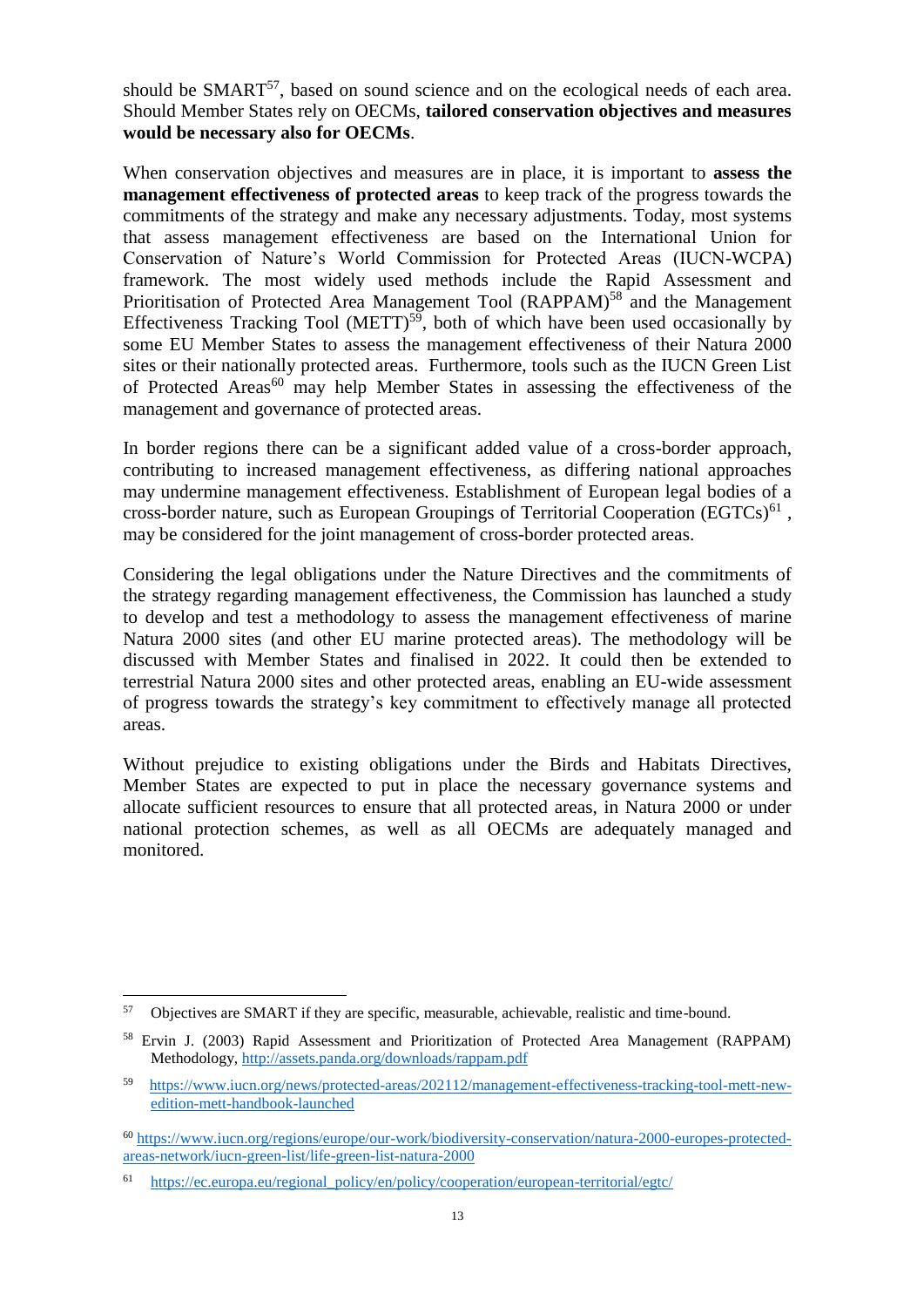# **3.3. Formal designation criteria for reaching the EU 30%target**

# *3.3.1. Natura 2000 sites and other protected areas*

As mentioned above, Natura 2000 still has gaps, in particular for what concerns marine areas. The first action for expanding the coverage of protected areas in the EU is therefore necessarily the designation of additional Natura 2000 sites or the enlargement of existing sites, in order to complete the network according to the legal requirements of the Birds and Habitats and Directives.

For additional protected areas, other than Natura 2000 sites, although "**legal protection**" is not defined in the strategy, it is clear that temporary formal or informal mechanisms do not effectively contribute to reaching the ambition of the strategy. A contribution to that ambition requires a **long-term commitment to protect specific areas of land and sea**. This long-term commitment may include, when adequate, seasonal restrictions (e.g. on fisheries) that are repeated every year for a sufficiently long time to ensure that they produce a tangible long-term impact.

Whether that long-term commitment is reached through a **formal legal designation, an administrative act or contractual means** depends on existing national practices and on a case-specific analysis of the most effective tool and opportunities. This may concern public land but also private land conservation commitments. In any case, administrative or contractual arrangements should have a **minimum duration that is set on the basis of the ecological requirements of the species or habitats to be protected**.

The designation instrument of each protected area, independently of its legal character, should **identify clearly the natural values** for which the area is protected. It should also identify **the conservation objectives** for those natural values and **measures to reach them**, or establish a mechanism for their timely identification. The designation instrument should also describe the mechanism through which the conservation measures will be **regularly reviewed** on the basis of science, taking into account their effectiveness and the progress achieved.

# *3.3.2. Other effective area-based conservation measures*

The strategy specifically mentions that the Commission guidance will indicate how other effective area-based conservation measures (OECMs) and greening of cities could contribute to the targets.

According to the definition adopted under the Convention on Biological Diversity, "other effective area-based conservation measure" means "a geographically defined area other than a Protected Area, which is governed and managed in ways that achieve positive and sustained long-term outcomes for the *in situ* conservation of biodiversity, with associated ecosystem functions and services and where applicable, cultural, spiritual, socioeconomic, and other locally relevant values"<sup>62</sup>.

OECMs may therefore include areas which have some form of legal protection that is not related to the protection of habitats and species (e.g. areas designated for water protection, flood prevention areas, agroforestry landscapes, military areas with restricted

 $\overline{a}$ <sup>62</sup> CBD/COP/DEC/14/8 of 13 November 2018, [https://www.cbd.int/doc/decisions/cop-14/cop-14-dec-08](https://www.cbd.int/doc/decisions/cop-14/cop-14-dec-08-en.pdf) [en.pdf](https://www.cbd.int/doc/decisions/cop-14/cop-14-dec-08-en.pdf)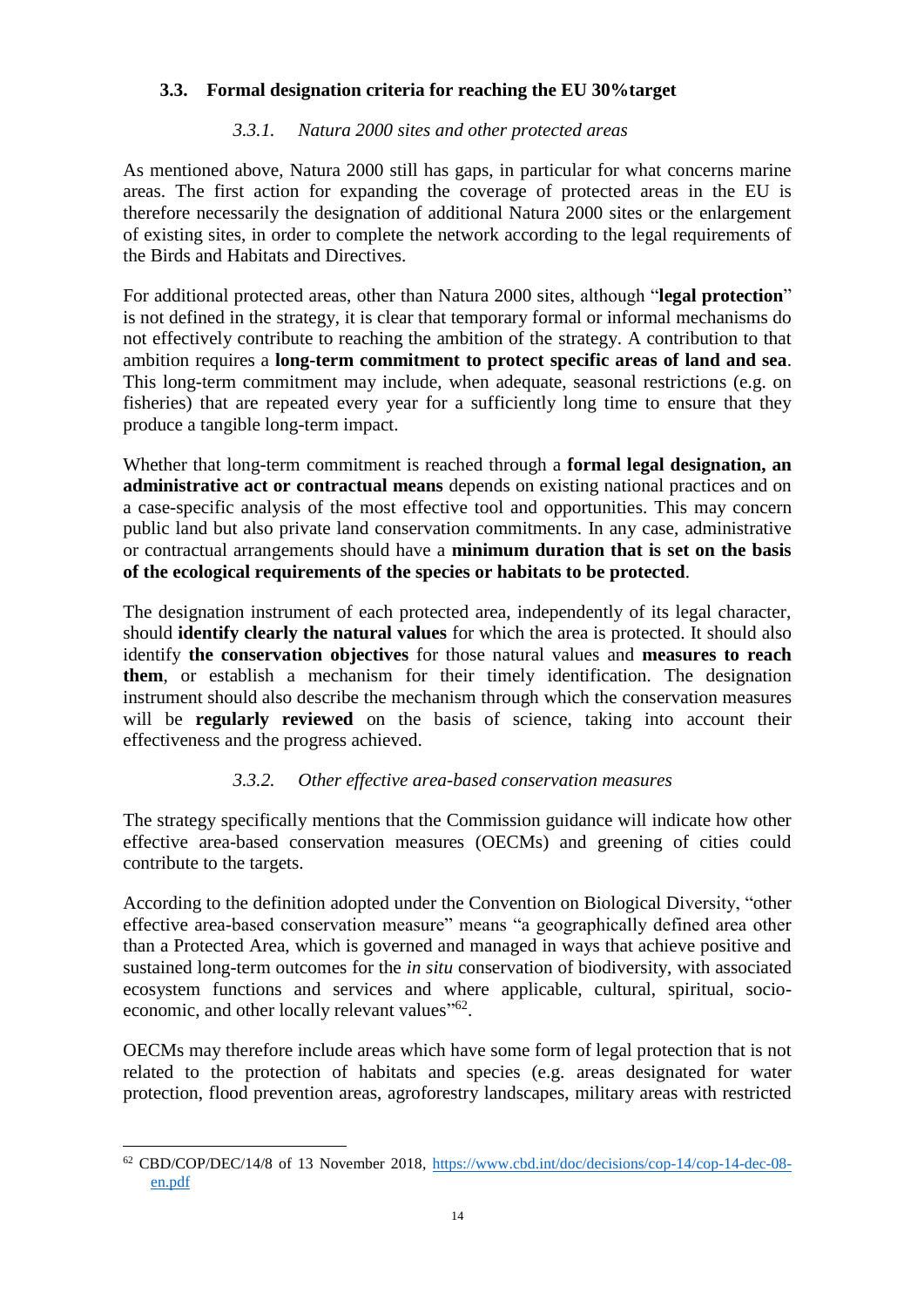access, fisheries restriction measures, underwater cables sites) but indirectly promote the conservation of biodiversity<sup>63</sup>.

# **OECMs can be counted towards the EU target if:**

- **the area is covered by a national or international legislative or administrative act or a contractual arrangement aiming to achieve long-term conservation outcomes;**
- **conservation objectives and measures are in place; and**
- **effective management and monitoring of the biodiversity in the area is in place.**

# *3.3.3. Greening of cities*

Greening of urban and peri-urban areas is covered in the strategy mostly in the chapter about an EU Nature Restoration Plan. The strategy stresses the need to systematically integrate the promotion of healthy ecosystems, green infrastructure and nature-based solutions into urban planning.

Nature and biodiversity play a crucial role in supporting mental and physical human health, as demonstrated during the COVID-19 lockdown period. Urban and peri-urban protected areas have a great potential for providing an escape from increasing stressful, noisy, polluted surroundings and delivering to citizens the health benefits of nature. Furthermore, the public recognition of such areas as having a high ecological value can help create a sense of place and ownership to the citizens and increase awareness about the need to protect nature and biodiversity. Finally, urban and peri-urban protected areas can also support adapation to climate change e.g. by providing cooling or flood prevention functions.

It is worth noting that cities host more natural values than generally recognised. In fact, about 11 000 Natura 2000 sites are at least partially within city boundaries, as are also many areas protected under national schemes. Other urban and peri-urban areas, without being legally protected, are important components of green or blue infrastructure, adding to urban biodiversity and providing connectivity among protected areas and therefore contributing to the coherence of the protected areas network.

The specific measures mentioned in Section 2.2.8 of the strategy concern mostly connectivity among protected areas, as mentioned below in relation to the general coherence of a Trans-European Nature Network. Some measures, however, such as the creation of urban forests, urban wetlands and parks, may be done in a way that is consistent with the criteria described above for designation of new protected areas.

**Urban and peri-urban green areas should be counted towards the EU target if they are designated as protected areas or are recognised as OECMs and comply with the criteria for OECMs listed above.** 

<sup>63</sup> <sup>63</sup> IUCN criteria for recognising and reporting OECMs are available in <https://portals.iucn.org/library/node/48773>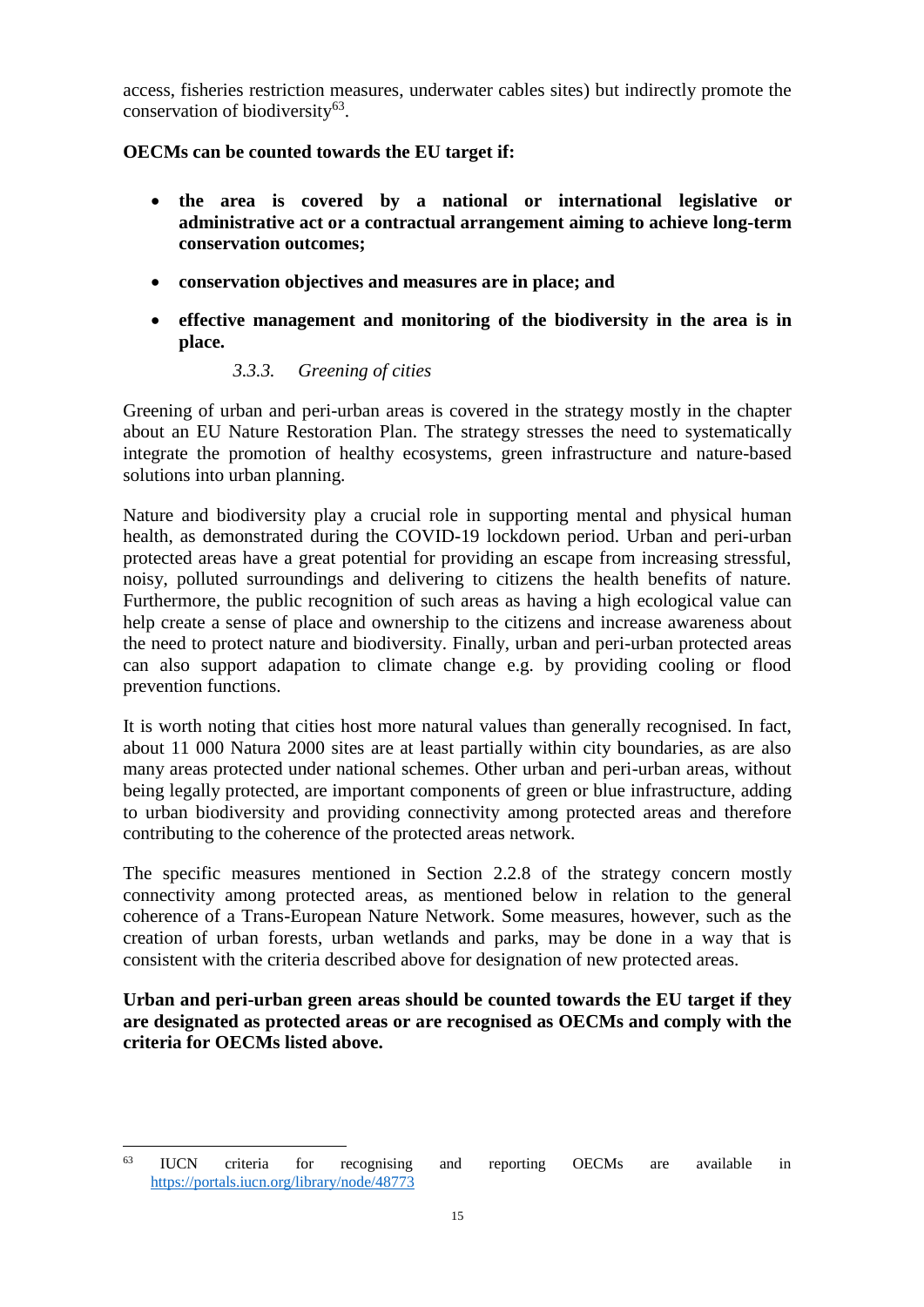# **3.4. The EU coordination process**

The responsibility for the identification, designation and adequate and effective management of protected areas lies with the Member States.

All **Member States are expected to contribute** towards reaching the strategy protected areas targets, to an extent that is **proportionate to the natural values they host and to the potential they have for nature restoration**.

**Each Member State is expected to submit to the Commission** a list of existing protected areas<sup>64</sup> (in addition to Natura 2000) which fulfil the criteria as well as **an initial pledge for new areas to be designated** explaining:

- (1) which criteria were used for their identification;
- (2) the scientific evidence that leads to their selection for designation; and
- (3) the mechanism that will be put in place to ensure their effective and adequate management and monitoring.

Member States should also explain how their pledges contribute to reaching the EU-level targets set in the strategy. In this context, Member States are expected to carefully consider whether or not existing protected areas other than Natura 2000, as well as OECMs, meet the criteria set out above, in particular whether or not they are effectively managed. This information should be reported using an electronic tool that will be developed by the Commission and the European Environment Agency, and should be made publicly available.

**The current Natura 2000 biogeographical process is being expanded to cover work done under the strategy**, in particular concerning a pledge-and-review process for the targets on improving conservation trends and status of protected species and habitats, as well as the targets on protected areas. This process covers all terrestrial and freshwater ecosystems, and a similar regional process will deal with the marine environment. Through these processes, the Commission will also support and improve cross-border coordination.

The initial pledges of the Member States related to protected areas designations will be discussed in the framework of biogeographical meetings with the participation of national authorities, relevant stakeholders and experts. Member States may be asked to revise their pledges on the basis of the conclusions of those meetings so that they all contribute in a proportionate way to reaching the targets. The regional sea conventions may contribute to the discussions at marine biogeographical region level and other existing groups, namely the EU Biodiversity Platform and the Water and Marine Strategy Framework Directives Common Implementation Strategies, will be involved where relevant.

It is essential that these **discussions focus not only on the natural value and effective management mechanisms of protected areas but also on the ecological coherence of the network (see Section 5.1)**.

<sup>&</sup>lt;sup>64</sup> These can be reported for individual protected areas or for types of protected areas, in which case they should include relevant data, such as spatial coverage and management systems in place.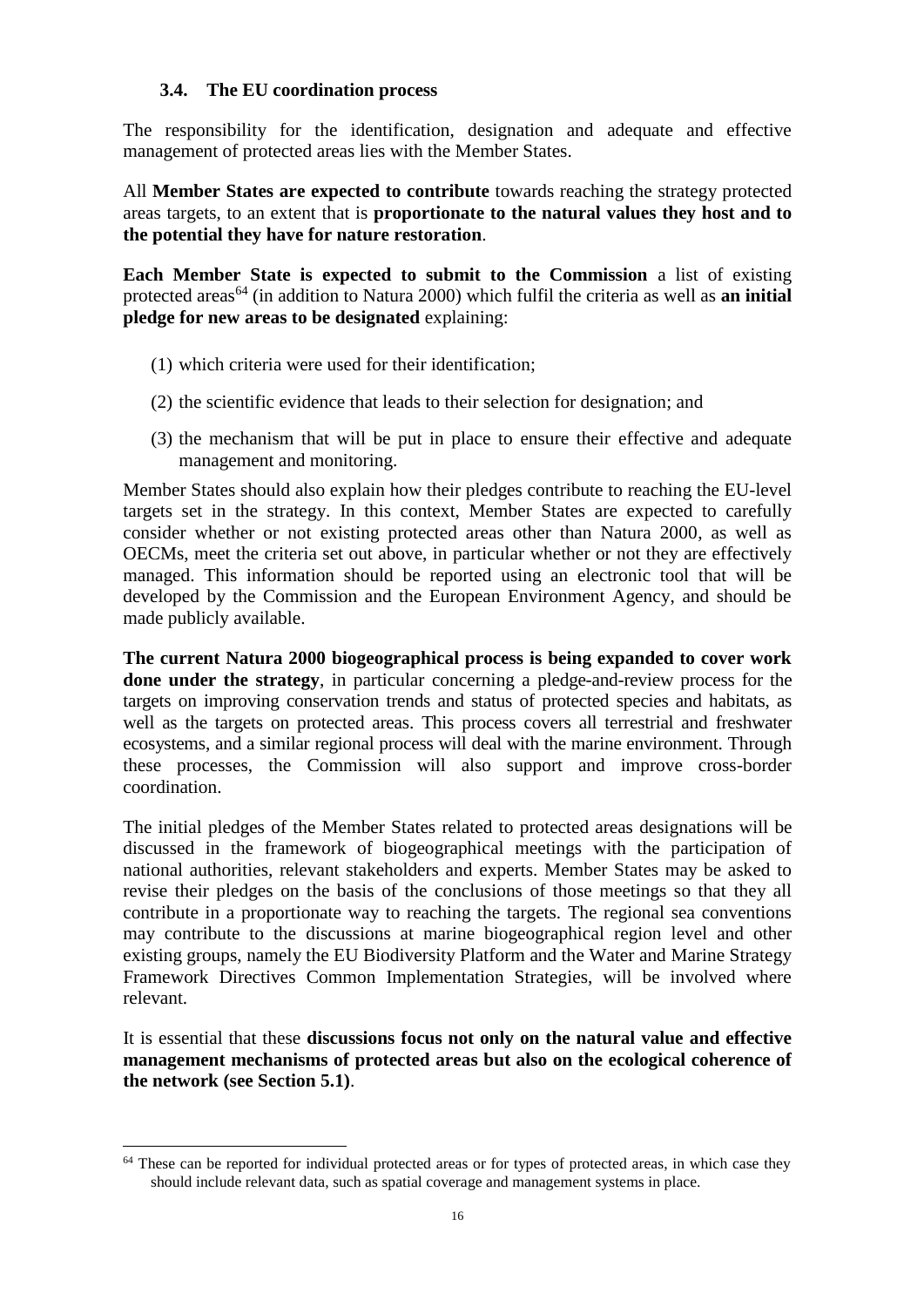The Commission's tentative planning for undertaking this work under the biogeographical process is divided into three steps for each biogeographical region:

- Step 1, expected to take place at the beginning of 2022, will consist of an introductory meeting to launch the process and clarify what Member States are expected to submit in terms of pledges, and to discuss how the contribution of each Member State should be ensured;
- Step 2, expected to take place in the first semester of 2023, will consist of a biogeographical seminar to discuss the pledges made by Member States and review them at biogeographical level, with a view to agreeing steps to ensure completeness and coherence of the implementation of the targets;
- In Step 3, in late 2023, a virtual meeting will take place to assess progress in view of an interim evaluation of the implementation of the strategy, including whether adjustments of the criteria are needed.

Although a more precise timing for each biogeographical or marine region will be discussed in the meetings planned in Step 1, the national pledges should be submitted to the Commission sufficiently in advance of the Step 2 seminars to allow for an adequate preparation of the discussions.

The biogeographical seminars will provide the opportunity to assess the consistency of the initial pledges of the Member States with the relevant criteria and whether they are sufficient to establish a functional, representative and ecologically coherent network and reach the targets at EU and biogeographical level. The Commission will also work with the Member States and stakeholders to promote dissemination of good practices for the identification of new protected areas and for the management of all protected areas, both within Natura 2000 and under national protection schemes.

Once the designations of new protected areas and the recognition of OECMs is in place, these will need to be reported through the existing electronic reporting systems for Natura 2000 and the CDDA.

# **3.5. Stakeholder involvement**

Effective stakeholder participation is crucial in all stages of protected area management, from the identification and designation phases to the management and monitoring. The aim should be to create local ownership. It is especially important to respect the rights of indigenous peoples and local communities when designating new protected areas.

It is therefore essential that Member States involve all relevant stakeholders, including land owners, managers and users, indigenous peoples, local communities and NGOs in the identification, designation and management of new protected areas, in a fair and participatory way, in line with the Aarhus Convention and in accordance with national procedures. In particular, designation of protected areas in private land, when envisaged, should be done with the full involvement of the landowners and adequate compensation mechanisms in accordance with national law. Likewise, local communities, including women and youth, should be engaged in decision-making processes that affect their livelihoods and use rights.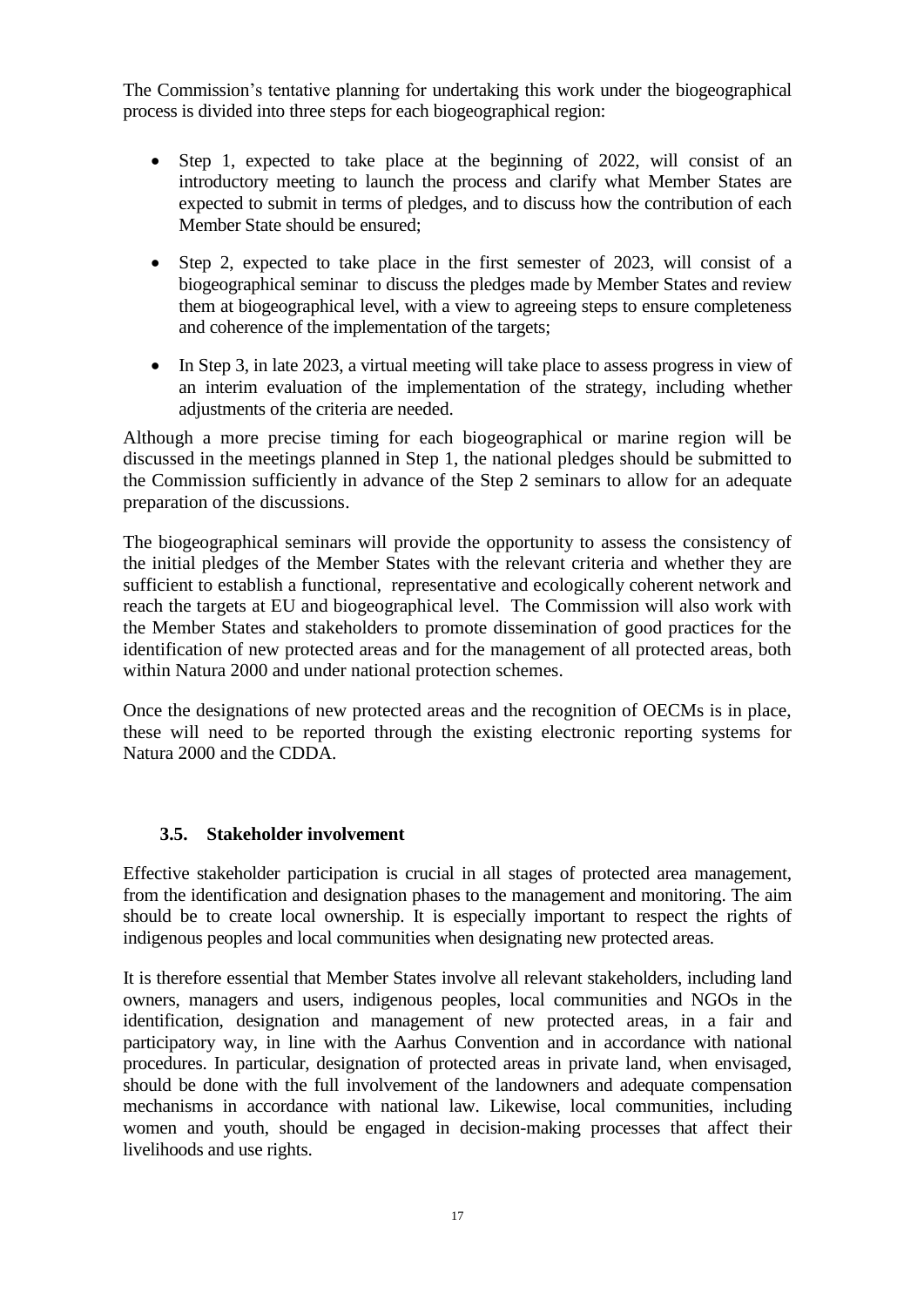#### **3.6. Monitoring and reporting**

The functioning of a pledging system as described above requires that Member States gradually provide a certain amount of information on the baseline and their pledges. The discussion on the Member States' pledges in the framework of the biogeographical process will need to be based on **Member States' reporting on**:

- a) **existing protected areas** that should be counted towards the strategy's targets, including areas reported under the CDDA which fulfil the ecological and formal criteria described above and possibly other areas not previously reported that fulfil the same conditions;
- b) when this is not already available in the CDDA reporting, information on the **natural values** that led to the decision to protect the areas concerned;
- c) **national pledges for new designations**, including geographically explicit information on the areas to be designated, information on the natural values or ecosystem functions that led to the selection of each area linked to the specific criteria used for the identification of areas to be protected;
- d) information on how **conservation objectives and conservation measures** will be established, which form they will take (inclusion in designation instrument, management plan or other), and what governance will be put in place to ensure adequate management and monitoring of the newly designated or existing areas.

Furthermore, according to the strategy, the Commission will assess by 2024 whether the EU is on track to meet its 2030 targets or whether stronger actions, including EU legislation, are needed. This assessment will be based on reporting by Member States on Natura 2000 and on reporting on other protected areas in CDDA. The Natura 2000 and CDDA reporting will need to be adapted so that they can serve this purpose, namely to include information on management effectiveness.

Remote sensing data from Copernicus will be used to provide geospatial information on the designated areas. This information will allow for further analyses of their role in meeting conservation objectives, as well as climate change mitigation and adaptation goals, including contributing to Member States' obligations under the Governance Regulation<sup>65</sup> to monitor greenhouse gas emissions and removals associated to land.

 $\overline{a}$ <sup>65</sup> Regulation (EU) 2018/1999 of the European Parliament and of the Council of 11 December 2018 on the Governance of the Energy Union and Climate Action, OJ L 328, 21.12.2018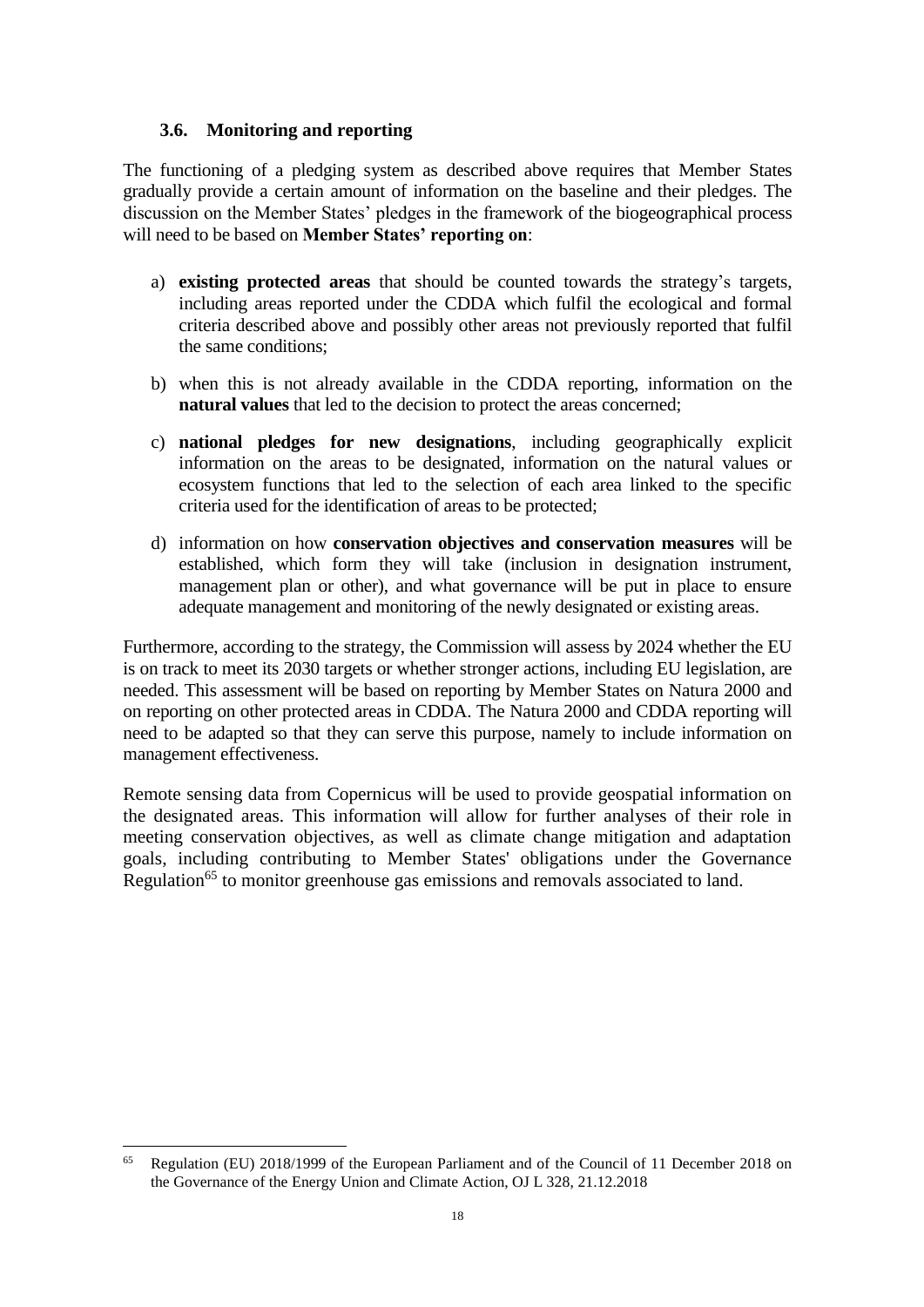#### **4. CRITERIA FOR THE IDENTIFICATION OF AREAS UNDER STRICT PROTECTION (10% TARGET)**

# **4.1. Ecological criteria**

#### *4.1.1. Natural processes*

The strategy sets a target of at least one third of all protected areas in the EU, representing 10% of EU land and 10% of EU sea, to be under strict protection by 2030. It is therefore clear that strictly protected areas are a subset of the 30% protected areas target and the criteria described above for legally protected areas also apply to strictly protected areas.

**In the context of the 10% target in the Biodiversity Strategy, strictly protected areas are defined as follows:** "*Strictly protected areas are fully and legally protected areas designated to conserve and/or restore the integrity of biodiversity-rich natural areas with their underlying ecological structure and supporting natural environmental processes. Natural processes are therefore left essentially undisturbed from human pressures and threats to the area's overall ecological structure and functioning, independently of whether those pressures and threats are located inside or outside the strictly protected area".*

Strict protection is not an end in itself, but should be applied in areas hosting natural features which can thrive through natural processes, such as primary and old-growth forests, raised bogs or seagrass beds.

The condition that natural processes should be left essentially undisturbed by human pressures and threats means that **many strictly protected areas will be nonintervention areas**, where only limited and well-controlled activities that either do not interfere with natural processes or enhance them will be allowed. Such activities may, in many cases, include scientific research, natural disaster prevention (e.g. wildfires), invasive alien species control, non-intrusive activities and installations, non-intrusive and strictly controlled recreational activities, when such activities are compatible with the conservation objectives of the areas on the basis of a case-by-case assessment.

In addition, **strictly protected areas may also be areas in which active management sustains or enhances natural processes**, such as semi-natural grasslands or some peatlands. In these cases, management activities should be limited to those necessary for the restoration and/or conservation of the habitats and species for whose protection the area has been designated. For example, mowing/grazing of grasslands would be considered compatible with strict protection if it is limited to the intensity needed for optimising the conservation value of the grasslands in question. Similarly, population control of wild ungulates to ensure a good status for the habitats and species targeted by the protected areas when natural predation is insufficient would be considered compatible with strict protection. Instead, activities that interfere with natural processes by not sustaining or enhancing them should not be allowed.

**Activities** authorised in strictly protected areas should also include those that are **necessary for the restoration of the natural values** of the areas in question. They should also include activities linked to small-scale subsistence resource use for indigenous peoples, provided it does not interfere with the conservation objectives of the area.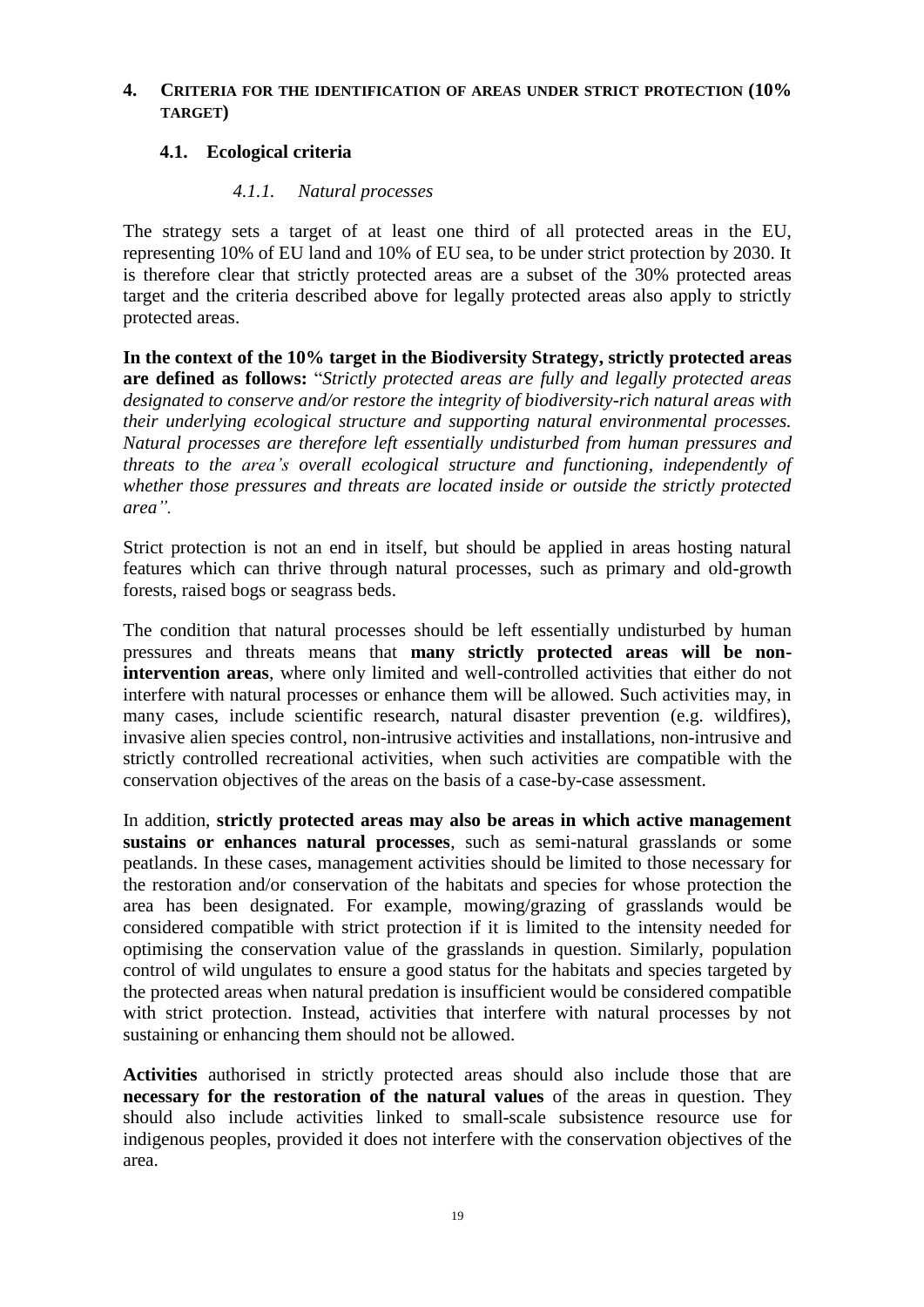Strictly protected areas already exist in most Member States, sometimes with different designations and with varying degrees of protection (included in the zoning of protected areas, or through designations such as nature reserves, scientific reserves, marine "notake zones", etc.).

The concept of strict protection is also present in the **IUCN Guidelines for Applying**  Protected Area Management Categories<sup>66</sup>, and it is often associated with the definitions of categories Ia, strict nature reserve, Ib, wilderness area, and II, national park. It should be noted, however, that while the definitions of categories Ia and Ib are largely in line with the objective specified in the strategy, of leaving natural processes essentially undisturbed to respect the areas' ecological requirements, the definition of category II allows for a process of zoning, in which strict protection does not necessarily apply to the whole protected area.

In 2013, the **Commission developed guidelines on wilderness in Natura 2000<sup>67</sup> .** An annex to those guidelines lists species and habitats protected under the Nature Directives that benefit from wilderness management. This is not only relevant to areas with existing wilderness values but also applicable to areas with potential for rewilding.

The areas under strict protection have to be functionally meaningful, so that their strict protection regime can produce the expected results in terms of conservation. Although this will depend on the specific ecosystems being protected, strictly protected areas should be large enough for key natural processes to take place essentially undisturbed. The identification of buffer zones, within protected areas but not subject to strict protection, may be used as a tool to ensure the functioning of these undisturbed natural processes, where a sufficient expansion of the strictly protected area itself may not be feasible.

As mentioned before, protected areas can provide an important contribution to the restoration objectives in the strategy. This is particularly the case for areas which can be restored naturally by stopping or limiting some of the existing pressures from human activities. Placing such areas under strict protection, in particular in the marine environment, will in some cases be sufficient to lead to the restoration of the natural values they host. It will also often provide socio-economic benefits by allowing for the replenishing of fisheries resources outside the marine protected area<sup>68</sup>.

# *4.1.2. Primary and old-growth forests*

In addition to the Bidioversity Strategy, the EU Forest Strategy<sup>69</sup> includes measures to step up EU efforts to protect forest biodiversity, including the mapping and the strict protection of all remaining primary and old growth forests. The Commission is working in cooperation with Member States and stakeholders to agree, by the end of 2021, on a common definition for primary and old-growth forests and the strict protection regime.

 $\overline{a}$ <sup>66</sup> <https://portals.iucn.org/library/sites/library/files/documents/PAG-021.pdf> and special edition for MPAs: [https://www.iucn.org/content/guidelines-applying-iucn-protected-area-management-categories](https://www.iucn.org/content/guidelines-applying-iucn-protected-area-management-categories-marine-protected-areas-0)[marine-protected-areas-0](https://www.iucn.org/content/guidelines-applying-iucn-protected-area-management-categories-marine-protected-areas-0)

<sup>67</sup> <https://ec.europa.eu/environment/nature/natura2000/wilderness/pdf/WildernessGuidelines.pdf>

<sup>68</sup> Partnership for Interdisciplinary Studies of Coastal Oceans. 2011. The Science of Marine Reserves (2nd Edition, Europe)[, https://www.piscoweb.org/science-marine-reserves](https://www.piscoweb.org/science-marine-reserves)

<sup>69</sup> COM/2021/557 final,<https://eur-lex.europa.eu/legal-content/EN/ALL/?uri=COM:2021:572:FIN>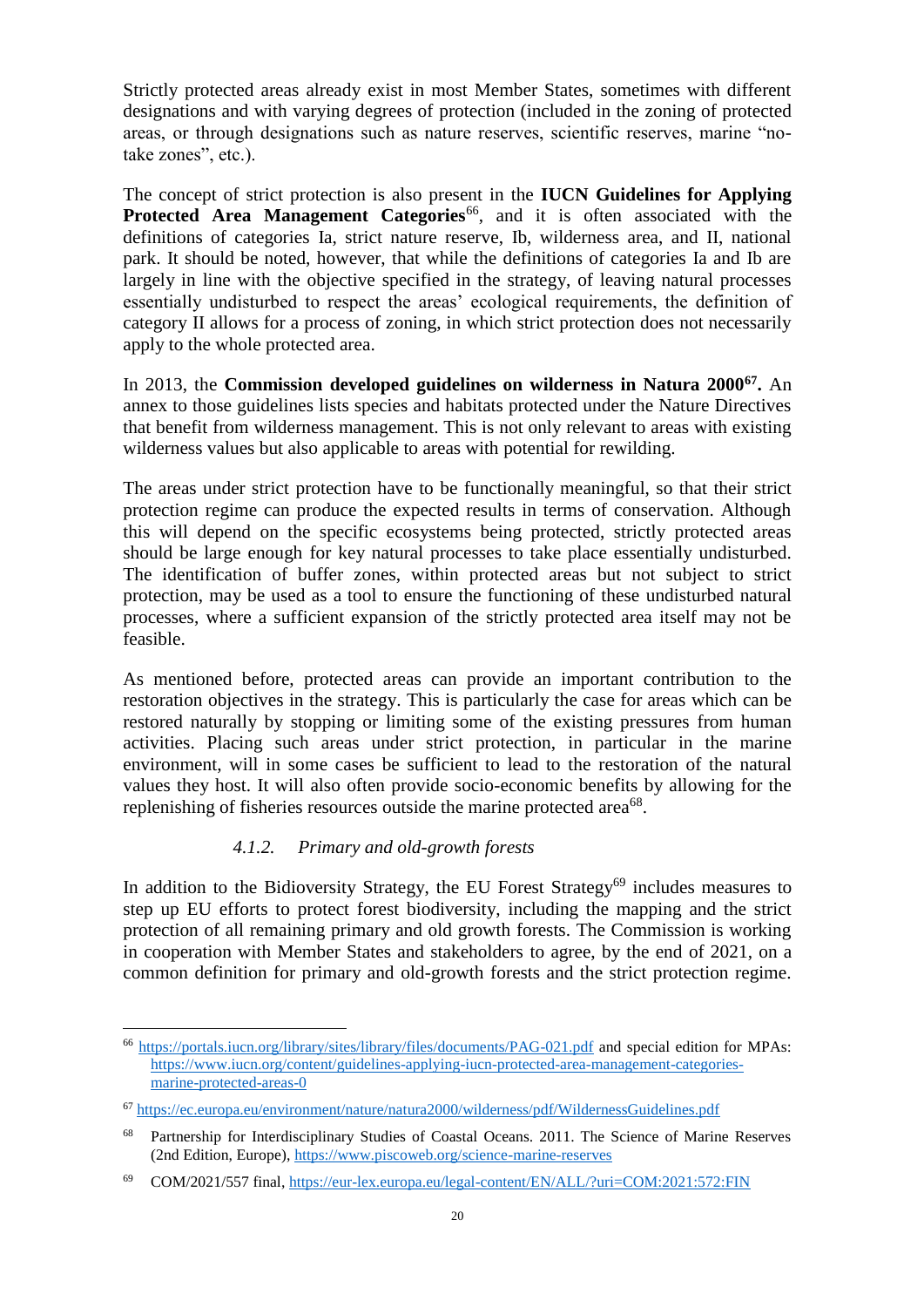Member States should urgently engage in completing the mapping and monitoring of these forests, and ensuring no deterioration until they start to apply the protection regime.

According to the strategy, it will be crucial to define, map, monitor and strictly protect all the EU's remaining primary and old-growth forests, to ensure their conservation. Work towards a common definition of primary and old-growth forests is currently ongoing in the Working Group on Forests and Nature.

# When that group has achieved its goal, **all areas identified as primary and old-growth forests according to the agreed definition should be granted strict protection.**

The estimated cover of primary and old-growth forests is only around 3% of EU forested land and patches are generally small and fragmented. Primary and old-growth forests are not only among the richest EU forest ecosystems, but they store significant carbon stocks and also remove carbon from the atmosphere, while being of paramount importance for biodiversity and the provision of critical ecosystem services.

# *4.1.3. Other carbon-rich ecosystems*

The strategy also states that, **significant areas of other carbon-rich ecosystems<sup>70</sup>, such as peatlands, grasslands, wetlands, mangroves and seagrass meadows, should also be strictly protected.**

It is important to note the reference to "significant areas", in contrast with "all" for primary and old-growth forests.

Member States should therefore identify, when setting conservation objectives for each protected area, the cases in which the presence of carbon-rich ecosystems requires a level of protection that goes beyond the legal protection afforded to all protected areas, and place them under strict protection. Although the decision on which areas to place under strict protection will have to be based on the ecological requirements of each area, particular attention needs to be given to the strategy's objective of placing "significant areas" of carbon-rich ecosystems under strict protection.

This should be seen in conjunction with the EU's goal of climate neutrality by 2050 and the objective to reduce greenhouse gases by at least 55% in 2030 and with the EU Climate Adaptation Strategy, as well as the EU Mission on Adaptation to Climate Change<sup>71</sup>. The protection and restoration of carbon-rich ecosystems has a significant contribution to make to the achievement of those goals whose implementation tools will be further developed through the ongoing revision of climate/energy legislation. Therefore, Member States should fully harness the potential of climate mitigation and adaptation that is offered by the protection and restoration of nature in the EU.

# *4.1.4. Other ecosystems*

In addition to primary and old-growth forests and other carbon-rich ecosystems, due to their importance for the fight against climate change, the strategy states that there should

 $\overline{a}$ <sup>70</sup> Carbon-rich ecosystems, by definition, sequester (both store and pump) the most carbon from the atmosphere, helping with stabilisation and climate change mitigation.

<sup>71</sup> [https://ec.europa.eu/info/research-and-innovation/funding/funding-opportunities/funding-programmes](https://ec.europa.eu/info/research-and-innovation/funding/funding-opportunities/funding-programmes-and-open-calls/horizon-europe/missions-horizon-europe/adaptation-climate-change-including-societal-transformation_en)[and-open-calls/horizon-europe/missions-horizon-europe/adaptation-climate-change-including-societal](https://ec.europa.eu/info/research-and-innovation/funding/funding-opportunities/funding-programmes-and-open-calls/horizon-europe/missions-horizon-europe/adaptation-climate-change-including-societal-transformation_en)[transformation\\_en](https://ec.europa.eu/info/research-and-innovation/funding/funding-opportunities/funding-programmes-and-open-calls/horizon-europe/missions-horizon-europe/adaptation-climate-change-including-societal-transformation_en)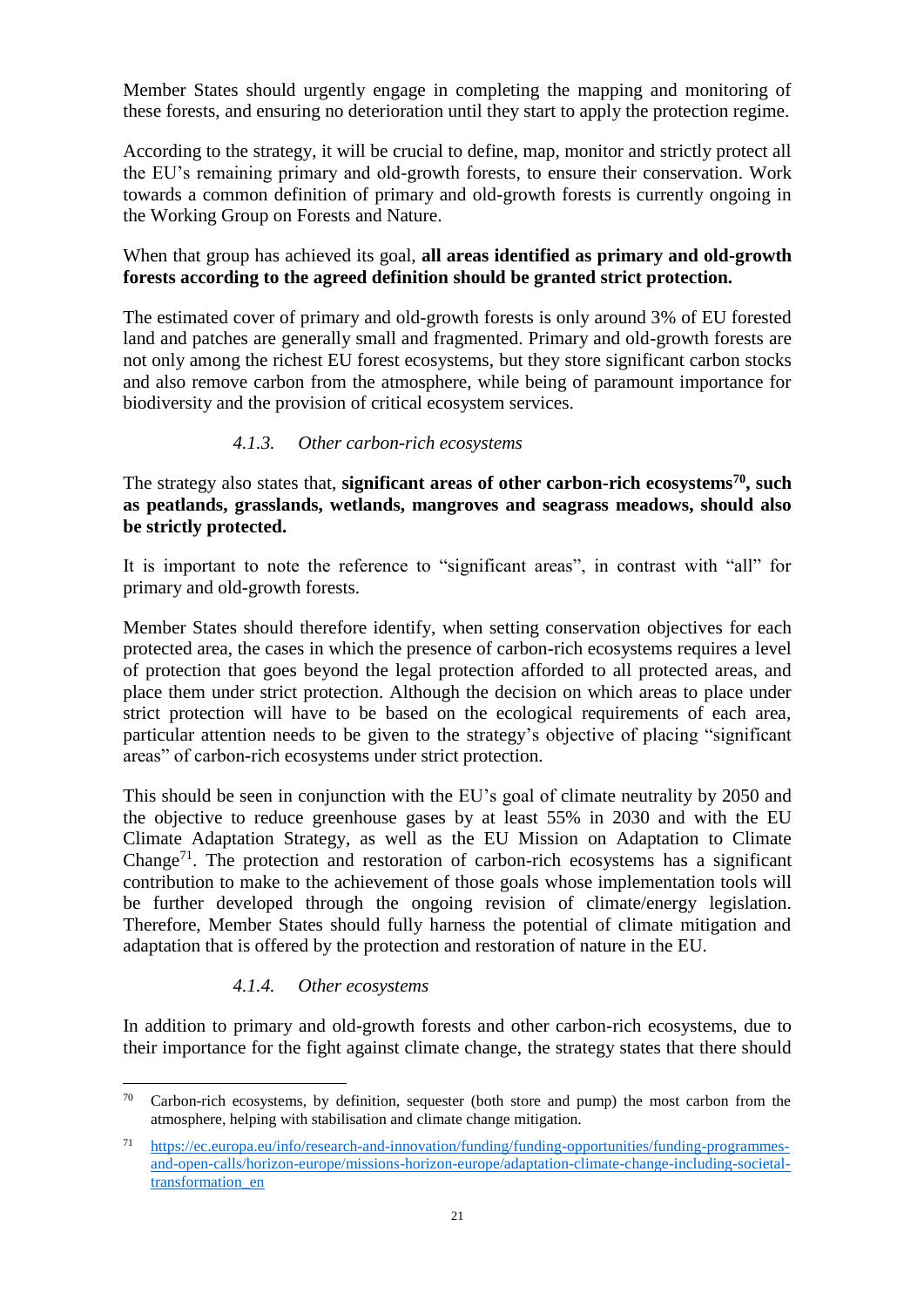be a special focus on **areas of high biodiversity value or potential**, which should be granted special care in the form of strict protection. It is for Member States, on the basis of the ecological requirements of each of the natural values present in an area, to place them under strict protection. This exercise will be part of the setting of area-specific conservation objectives.

In particular, **ecosystems that provide important ecosystem services or those that need increased resilience to adapt to climate change should be prioritised**. For example, aquatic ecosystems of high value because of their pristine state or because of their important role in ecological connectivity for migratory fish could qualify for strict protection. Similarly, endangered ecosystems essential for replenishing fish stocks should be prioritised. The strategy underlines that achieving good environmental status of marine ecosystems, including through strictly protected areas, must involve the restoration of carbon-rich ecosystems as well as important fish spawning and nursery areas.

Strict protection may also be relevant for areas which are critical for certain habitats or species, such as relic sites or areas which are essential for the life or reproduction of endangered species.

#### **4.2. Management effectiveness**

Strictly protected areas need to have clear area-specific conservation objectives. Being strictly protected means, according to the strategy, that natural processes should be left essentially undisturbed. Management measures are therefore expected to be restricted to activities absolutely essential for supporting or enhancing natural processes, such as fire prevention and combat, managed burning for nature conservation, management of invasive species, or disease control, if proportionate to the threats they are expected to face and in line with the area's conservation objectives.

Area-specific management plans or equivalent management tools will need to identify, depending on the ecological requirements of the area and projected climate scenarios, which activities are compatible with strict protection of the area and under which conditions. All such activities need to be regulated, controlled and enforced. The compatibility of the authorised activities with the strict protection regime and the ecological needs of the natural values that require strict protection should be regularly reassessed.

#### **4.3. Formal designation criteria**

First of all, strictly protected areas need to be legally protected. The requirements set above for protected areas in general therefore also apply to all strictly protected areas.

A protected area may be strictly protected in its entirety, but it is also possible that the area under strict protection is only a part of a wider protected area. Furthermore, depending on the natural features being protected, a strictly protected area may be part of Natura 2000 or it may be under a national protection scheme.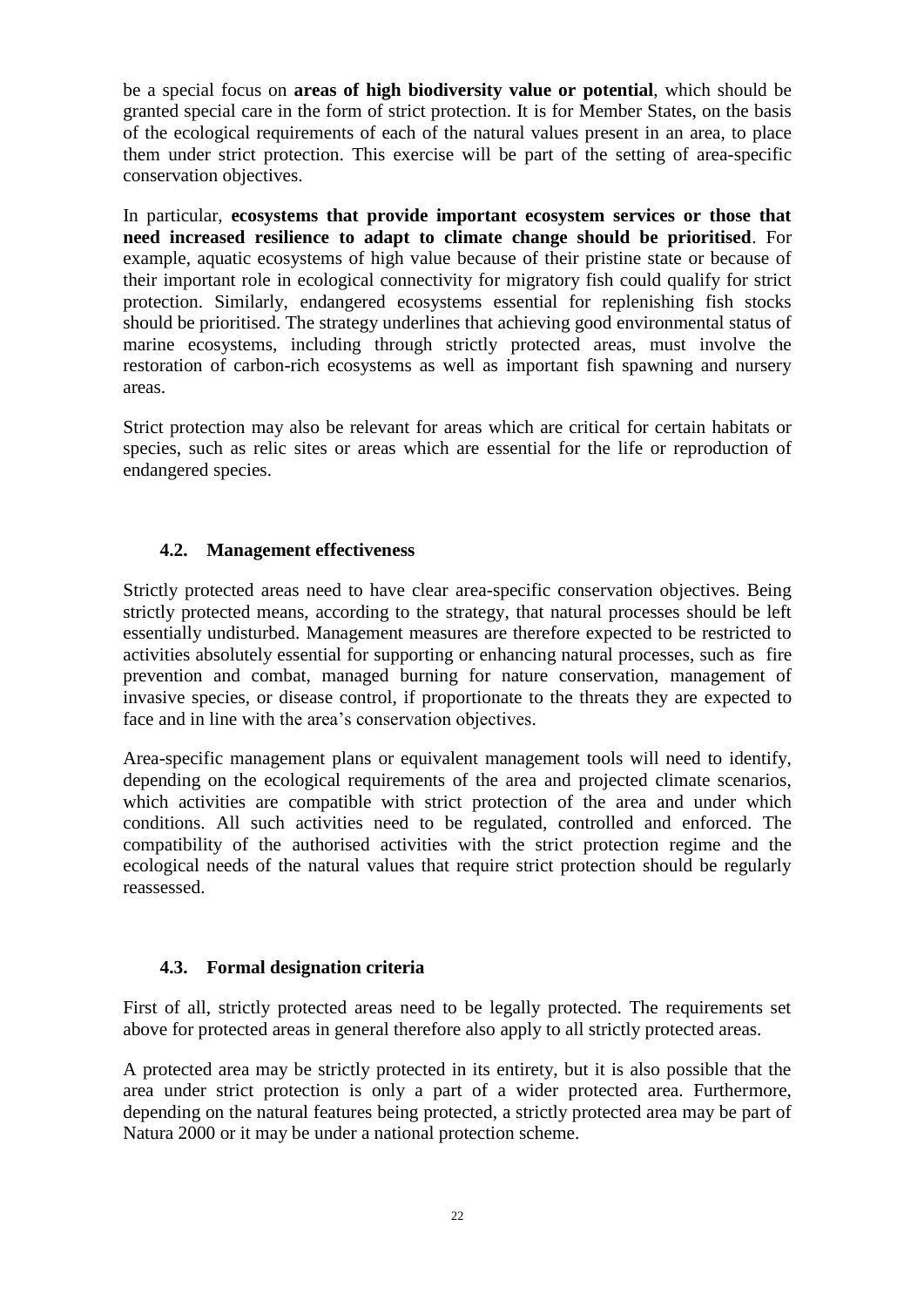Strictly protected areas can be designated through specific national legal instruments, such as some existing nature reserves, through specific long-term contractual agreements, or through zoning in the management planning of wider areas. In these cases, the strictly protected areas have to be clearly identified in the management plans and those plans have to have a legal standing.

#### **4.4. The EU coordination process**

The process described above for protected areas under legal protection (30% target), including initial pledges by Member States and their review within bio-geographic and marine regions meetings, will also be followed for strictly protected areas.

As for protected areas in general, the contributions of individual Member States towards the strategy targets have to be proportionate to the natural values they host that would benefit from strict protection in accordance with the strategy, and to the potential they have for restoration of those same natural values.

#### **4.5. Monitoring and reporting**

The principles laid out above for protected areas in general also apply to strictly protected areas.

It should be noted that the CDDA reporting includes information about the IUCN Protected Area Management Category, which can be helpful for the monitoring of progress towards the strict protection targets.

# **5. A COHERENT TRANS-EUROPEAN NATURE NETWORK**

#### **5.1. Coherence of the network**

The targets set in the strategy, for protecting at least 30% of the land and 30% of the sea in the EU, are part of a more general objective of building a truly coherent Trans-European Nature Network, integrating ecological corridors.

The aim of setting up a coherent European ecological network was first introduced into EU legislation by the Habitats Directive, which established the Natura 2000 network. The Habitats Directive provides, in its Annex III, a set of criteria aiming to achieve such a network of special areas of conservation. Its Article 10 provides that Member States shall endeavour, where they consider it necessary, to improve the ecological coherence of the Natura 2000 network by managing the features of the landscape which are of major importance for wild fauna and flora, with regard to their migration, dispersal and genetic exchange. In this regard, the strategy's specific target aiming at providing space for nature in agricultural areas by bringing back at least 10% of agricultural area under highdiversity landscape features also contributes to making the network coherent. A wellplanned network of such features in agricultural areas could support functional biodiversity and connectivity and act in a complementary and synergistic way with the network of protected areas.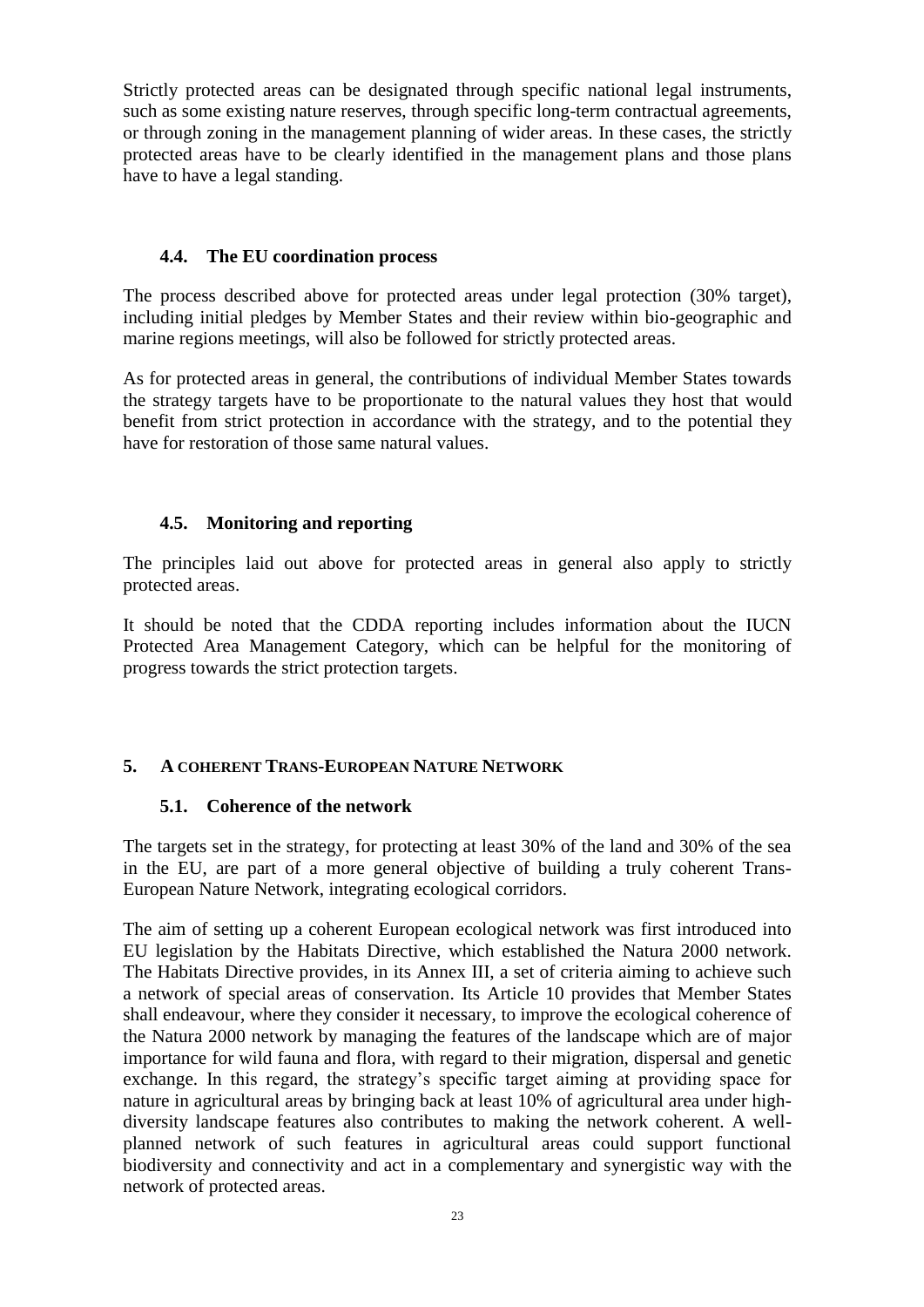In addition, for freshwater, the Water Framework Directive includes river continuity as a supporting element for ecological status of water bodies, therefore establishing requirements for measures to maintain or re-establish connectivity.

In the marine environment, Article 13 of the Marine Strategy Framework Directive requires programmes of measures to include spatial protection measures "contributing to coherent and representative networks of marine protected areas, adequately covering the diversity of the constituent ecosystems, such as special areas of conservation pursuant to the Habitats Directive, special protection areas pursuant to the Birds Directive, and marine protected areas as agreed by the Community or Member States concerned in the framework of international or regional agreements to which they are parties". Some Member States have started to include species and habitats from the regional sea conventions in their programmes of measures and their marine protected areas.

Significant work has been done to develop methodologies and criteria for the assessment of ecological coherence of networks of marine protected areas, notably by the regional sea conventions<sup>72,73</sup>. The EEA and the European Commission reviewed available methodologies with a view to proposing an EU-level approach<sup>74,75</sup>.

The Commission, together with the EEA, in its review of the pledges for designations of protected areas that Member States will put forward in the above-mentioned biogeographical process, will rely on this work to assess the overall coherence of the Trans-European Nature Network, proposing corrective action as necessary.

A true Trans-European Nature Network needs to take into account links between protected areas in the EU and those in other European countries integrated in the Emerald Network under the Bern Convention. Coherence of the network at a pan-European level should therefore also be considered.

#### **5.2. Ecological corridors**

In a coherent network, protected areas should not be seen in isolation, but need to be considered together with ecological corridors that help prevent genetic isolation, allow for species migration, facilitate adaptation to climate change and, more generally, maintain and enhance healthy ecosystems<sup>76</sup>.

Parts of these ecological corridors will fulfil the criteria described above for protected areas and should therefore be counted towards the corresponding targets in the strategy. Many of them, however, are too small to be manageable as protected areas. Member States, when preparing their pledges for designations of protected areas, should assess carefully how to ensure sufficient connectivity in the network, including across borders,

<sup>&</sup>lt;sup>72</sup> <https://helcom.fi/media/publications/BSEP148.pdf>

<sup>73</sup> [https://oap-cloudfront.ospar.org/media/filer\\_public/50/bb/50bba6bf-4d16-4066-ad51-](https://oap-cloudfront.ospar.org/media/filer_public/50/bb/50bba6bf-4d16-4066-ad51-169d1784979d/p00730_ospar_mpa_status-report_2018.pdf) [169d1784979d/p00730\\_ospar\\_mpa\\_status-report\\_2018.pdf](https://oap-cloudfront.ospar.org/media/filer_public/50/bb/50bba6bf-4d16-4066-ad51-169d1784979d/p00730_ospar_mpa_status-report_2018.pdf)

<sup>74</sup> [https://www.eionet.europa.eu/etcs/etc-icm/products/etc-icm-reports/assessing-europes-marine-protected](https://www.eionet.europa.eu/etcs/etc-icm/products/etc-icm-reports/assessing-europes-marine-protected-area-networks-proposed-methodologies-and-scenarios)[area-networks-proposed-methodologies-and-scenarios](https://www.eionet.europa.eu/etcs/etc-icm/products/etc-icm-reports/assessing-europes-marine-protected-area-networks-proposed-methodologies-and-scenarios)

<sup>75</sup> [https://ec.europa.eu/environment/marine/publications/index\\_en.htm](https://ec.europa.eu/environment/marine/publications/index_en.htm)

<sup>76</sup> See, for instance, Hilty et al (2020), Guidelines for conserving connectivity through ecological networks and corridors, i[n https://portals.iucn.org/library/sites/library/files/documents/PAG-030-En.pdf](https://portals.iucn.org/library/sites/library/files/documents/PAG-030-En.pdf)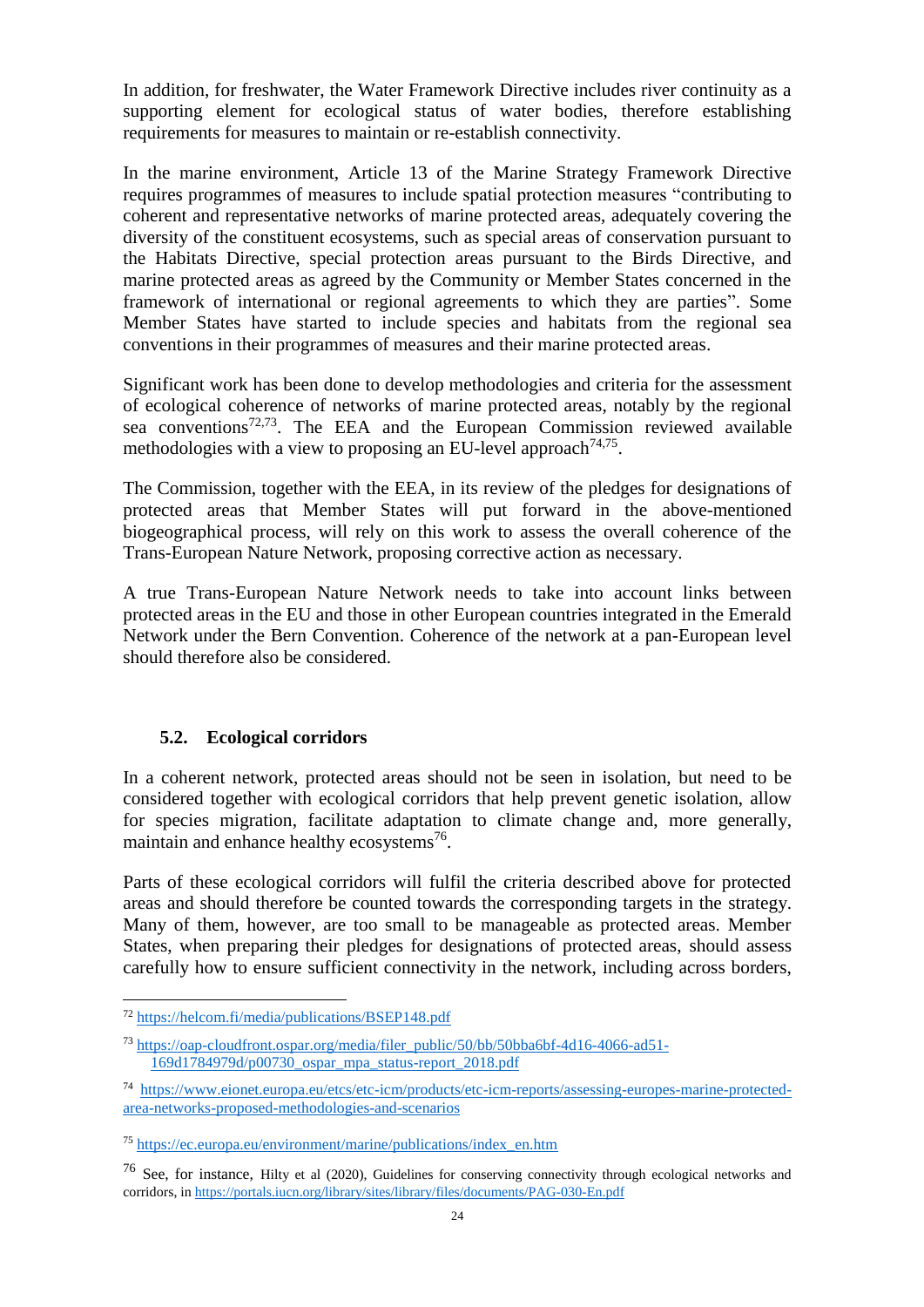taking into account the specificities of habitats and species, and decide on the best ways to do it, through the designation of protected areas, buffer zones, landscape features or otherwise. In particular, some of the restoration targets set out in the strategy aim at improving connectivity among protected areas and should be seen as significant contributions to a coherent network. Hence**, the existence of ecological corridors and their functionality will be part of the assessment of coherence of the Trans-European Nature Network mentioned in the previous section.**

#### **5.3. Greening of cities**

As mentioned above, the specific measures mentioned in the strategy concerning urban and peri-urban areas are mostly about connectivity among protected areas and provision of ecosystem services.

Such areas should be given due consideration, when legal protection is not feasible, as part of ecological corridors that aim to increase the coherence of the Trans-European Nature Network.

#### **6. FUNDING**

 $\overline{a}$ 

Reaching the objectives of the strategy requires significant investment but also opens opportunities for developing sustainable economic activities.

Member States need to rely on all available sources for this purpose, using national public and private funds and EU funding instruments. **Therefore, the needs related to the protected areas targets can be identified in the prioritised action frameworks (PAFs)<sup>77</sup> developed at national or regional level**.

On that basis, Member States should take into consideration such needs in their programming for EU funds, also making the best possible use of the funding possibilities for the post-COVID recovery under the Recovery and Resilience Facility and InvestEU.

According to the Biodiversity Strategy for 2030, at least  $\epsilon$ 20 billion a year should be unlocked for spending on nature.

30% of the EU budget, under both the long-term budget and NextGenerationEU, will be spent to fight climate change. This includes a specific attention to biodiversity protection.

In addition, the Interinstitutional Agreement on budgetary discipline, on cooperation in budgetary matters and on sound financial management, as well as on new own resources<sup>78</sup>, provides for:

<sup>77</sup> PAFs are strategic multiannual planning tools, aimed at providing a comprehensive overview of the measures that are needed to implement the EU-wide Natura 2000 network and its associated green infrastructure, specifying the financing needs for these measures and linking them to the corresponding EU funding programmes.

<sup>78</sup> Interinstitutional Agreement between the European Parliament, the Council of the European Union and the European Commission on budgetary discipline, on cooperation in budgetary matters and on sound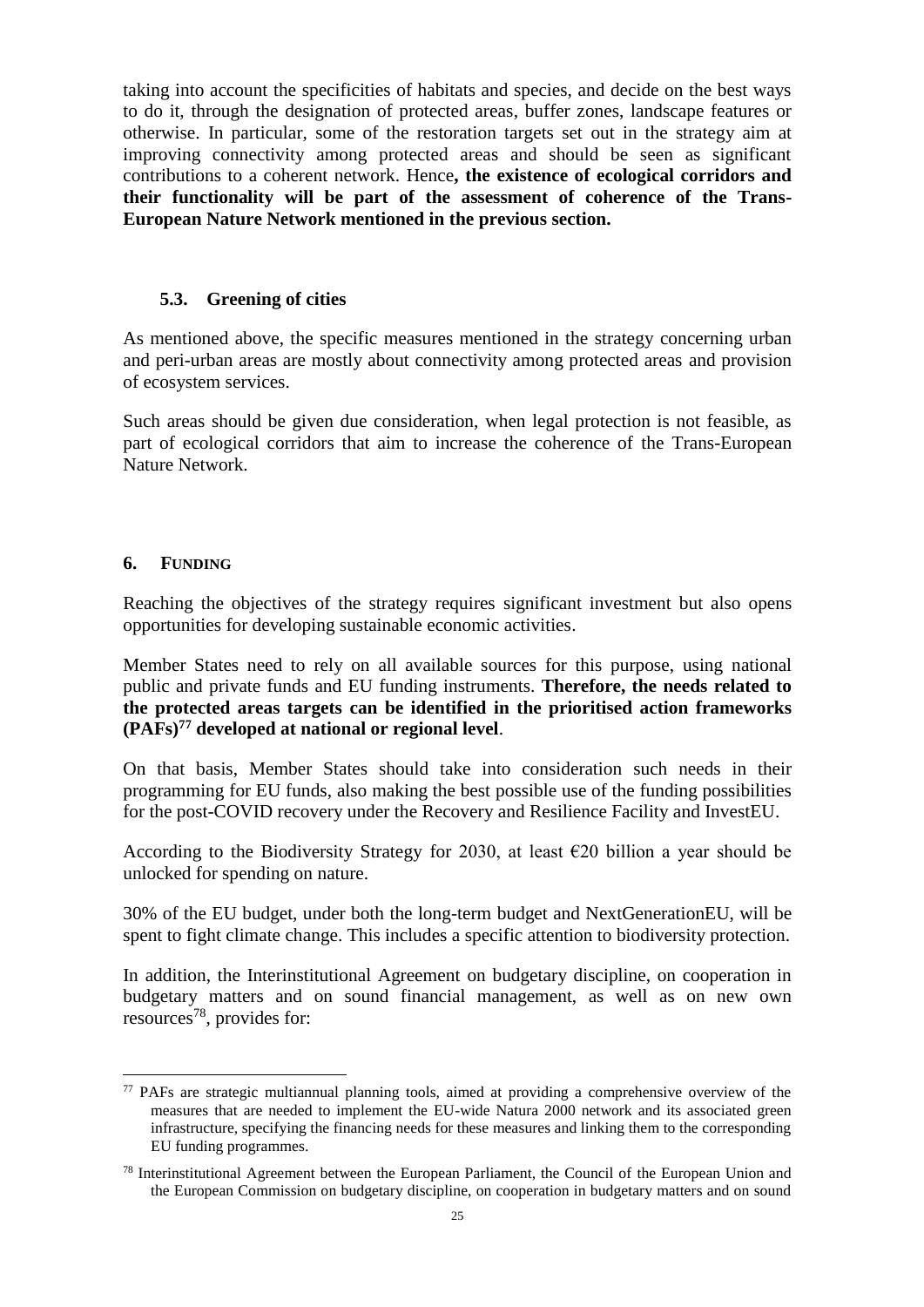"expenditure contributing to halting and reversing the decline of biodiversity, on the basis of an effective, transparent and comprehensive methodology set out by the Commission, in cooperation with the European Parliament and with the Council, and, where relevant, in accordance with sectoral legislation, with a view to working towards the ambition of providing 7,5 % in 2024 and 10 % in 2026 and in 2027 of annual spending under the Multiannual Financial Framework (MFF) to biodiversity objectives, while considering the existing overlaps between climate and biodiversity goals".

The new Common Agricultural Policy (CAP) offers many opportunities to Member States for the protection of biodiversity. The possibilities opened by the new delivery model and the green architecture of the new CAP, including the enhanced conditionality and new eco-schemes should be be exploited by the Member States.

**Therefore, Member States should consider and address their funding needs in the preparation of their CAP Strategic Plans and national programmes for EU funds, including the European Maritime, Fisheries and Aquaculture Fund (EMFAF), the programmes for the use the European Regional Development Fund and Cohesion Fund, incuding Interreg, as well as in applications for funding under Horizon Europe.**

The LIFE Programme<sup>79</sup> can also provide some of the necessary support. In particular, future strategic nature projects (SNAPs) proposals should explain how the proposed project will contribute to reaching the objectives of the strategy and, in particular, the protected areas targets. LIFE standard projects can also help in the identification, mapping, designation, setting and implementation of conservation measures. In line with the strategy, preparatory work for the designation of new protected areas and for improving the biodiversity focus on existing protected areas is indicated as a policy priority for LIFE Nature and Biodiversity funding in the LIFE multiannual work programme for 2021-24.

The Technical Support Instrument  $(TSI)^{80}$  provides technical support to design and implement reforms in EU Member States. The support is provided, upon request, across a wide range of policy areas, such as the implementation at Member State level of the Natura 2000 network and of protected areas in the context of the EU Biodiversity Strategy, in line with EU priorities such as the green and digital transition.

Moreover, under the EU research programme Horizon Europe, the Commission launched calls for proposals for scientific support to the implementation of the protected areas targets under the strategy, in particular under the Destination "biodiversity and ecosystems services"<sup>81</sup> and under the "Blue Parks" initiative of the EU Mission "Restore our Ocean and Waters by 2030"82.

financial management, as well as on new own resources, including a roadmap towards the introduction of new own resources, OJ L 433, 22.12.2020.

<sup>79</sup> [https://cinea.ec.europa.eu/life\\_en](https://cinea.ec.europa.eu/life_en)

<sup>80</sup> [https://ec.europa.eu/info/overview-funding-programmes/technical-support-instrument](https://ec.europa.eu/info/overview-funding-programmes/technical-support-instrument-tsi_en#:~:text=The%20Technical%20Support%20Instrument%20%28TSI%29%20is%20the%20EU,and%20does%20not%20require%20co-financing%20from%20Member%20States)tsi\_en#:~:text=The%20Technical%20Support%20Instrument%20%28TSI%29%20is%20the%20EU.a [nd%20does%20not%20require%20co-financing%20from%20Member%20States](https://ec.europa.eu/info/overview-funding-programmes/technical-support-instrument-tsi_en#:~:text=The%20Technical%20Support%20Instrument%20%28TSI%29%20is%20the%20EU,and%20does%20not%20require%20co-financing%20from%20Member%20States)

<sup>81</sup> HORIZON-CL6-2021-BIODIV-01-08, HORIZON-CL6-2021-BIODIV-02-01, HORIZON-CL6-2021- BIODIV-01-12: